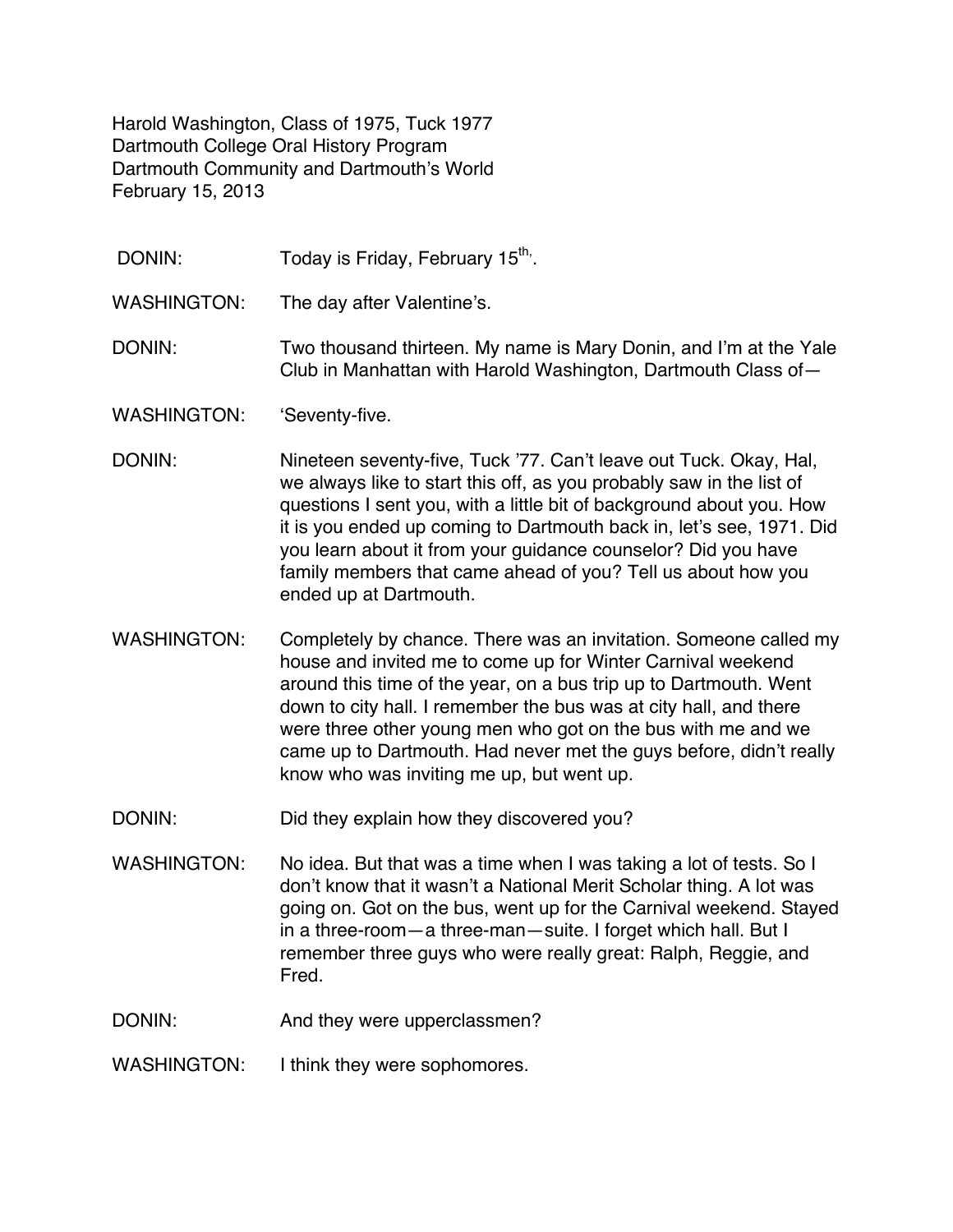## DONIN: Uh-huh. Okay.

- WASHINGTON: And they showed me around the campus. It was just the way they got along, interacted with one another, that made me feel, this is the place to be. The campus was fantastic. Snow. It was out in the wilderness. I'm a New York City kid, so I was really happy just to get out of the city. And I had never heard of Dartmouth before. I had a summer job, and I had worked at Columbia University Teachers' College after school as a library page. I went to Manhattan College High School. And I had even won a CYO, Catholic Youth Organization Scholarship to Iona College before I even heard of Dartmouth. So I was college bound, I thought, but I didn't know where yet. And when I saw Hanover, I said, This is where I want to be.
- DONIN: What about it appealed to you? Was it the location? You said you liked the idea of being outside of Manhattan.
- WASHINGTON: Getting outside of Manhattan, the way the campus looked. I think it might have just been the fresh air. My body just knew this was a healthy place to be. And I said, This is where I want to go.
- DONIN: So how did it— The campus probably didn't look like what you were accustomed to in Manhattan in terms of the number of black people that were there.
- WASHINGTON: Well, the three men I mentioned, Reggie, Fred, and Ralph, were black.
- DONIN: Oh, really!
- WASHINGTON: So even though what you say is true, and I lived in the South Bronx—I was coming from the South Bronx—my concentrated experience was very comfortable because those three guys were black. And I was one of two black students in my high school. So even seeing them was a lot to be in an academic situation for me because Manhattan Prep and Manhattan College were predominantly white.
- DONIN: Mm-hmm.
- WASHINGTON: So it didn't feel too weird for me. But that was just unique to Catholic parochial schools and Catholic colleges in New York.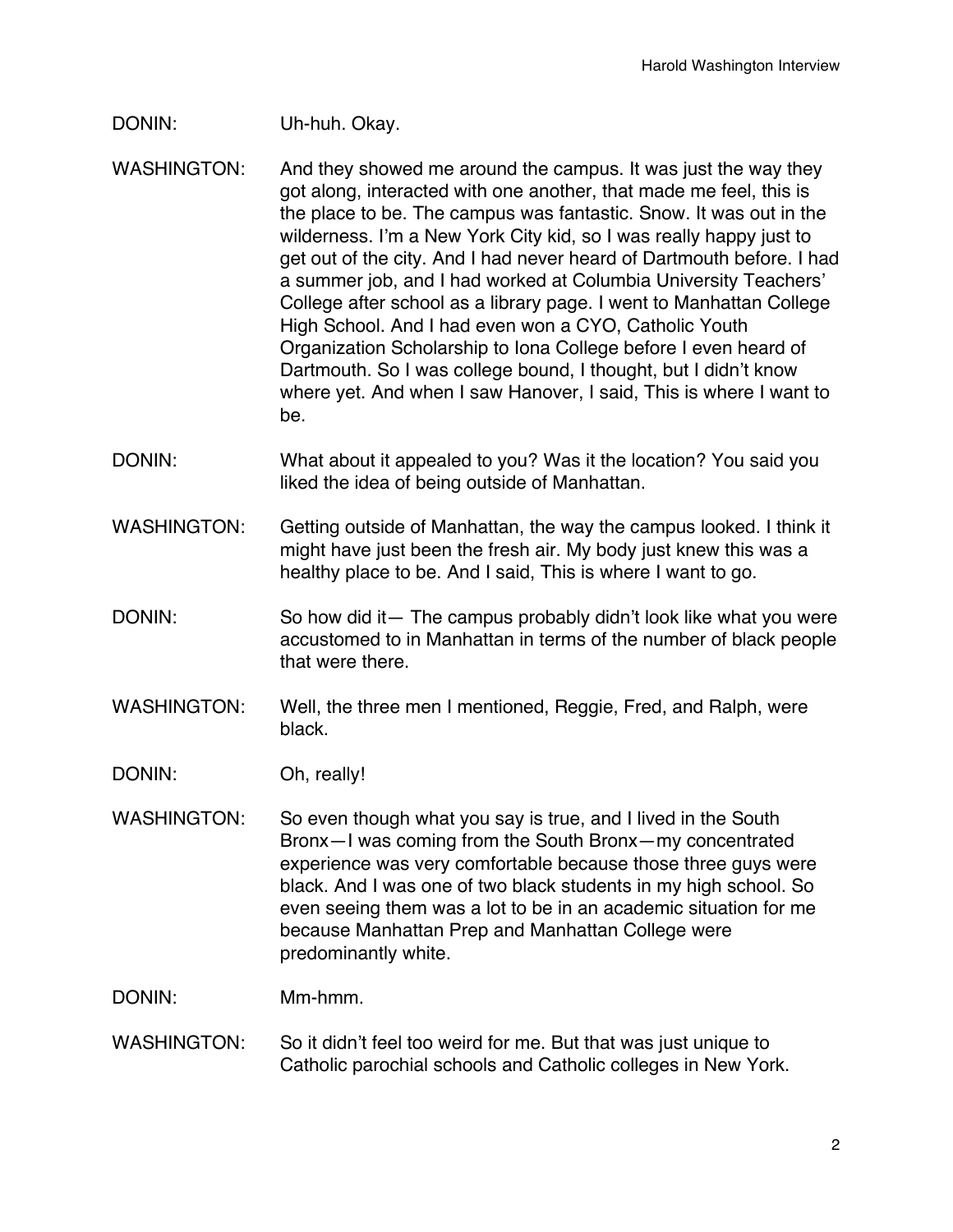## DONIN: So you were used to that.

WASHINGTON: Very much so.

DONIN: Being a minority in a large group of white people.

WASHINGTON: Very much so.

DONIN: Uh-huh. So was it an easy decision that you were going to go—that was it? You were going to go to Dartmouth?

WASHINGTON: It was an easy decision for me, but I was accepted to Princeton. And a priest friend and my mother wanted me to apply to Harvard. And the person I respected the most as an undergraduate, another black student—as a high school student I should say—was at MIT in Boston. So there were other places that were on the radar. In addition to that, I was working at Teachers' College, as I had mentioned, and I looked into their books about competitive colleges and supposedly what were the best colleges in the country. And they taught me something that I didn't know: That the small Ivies, Swarthmore, Bard College, Haverford, Bryn Mawr were supposedly more academically challenging. So I said, wow! So I applied to Haverford, and I went to an interview at Haverford. A gentleman met me at the bus stop, walked me across campus. And by the time we'd reached the main office building, it turned out he was the president of the college, and he said, "You're accepted."

DONIN: Whoa!

WASHINGTON: Yes, that's what I said. So that experience was weighing in the back. But by that interview, I had seen Dartmouth. So it was weighing Haverford against Dartmouth really, in my mind.

- DONIN: Uh-huh. And what swung your decision to Dartmouth?
- WASHINGTON: I had a really good time. I just had a really good time. I knew Haverford was a great school, but I didn't know if I was going to have a good time there.
- DONIN: How'd your family feel about your going so far away?

WASHINGTON: I'm an only child. I didn't realize it at the time, but it probably devastated my mom. I think she was probably saying, oh, that's the thing you have to do, and that's the next step. But since she didn't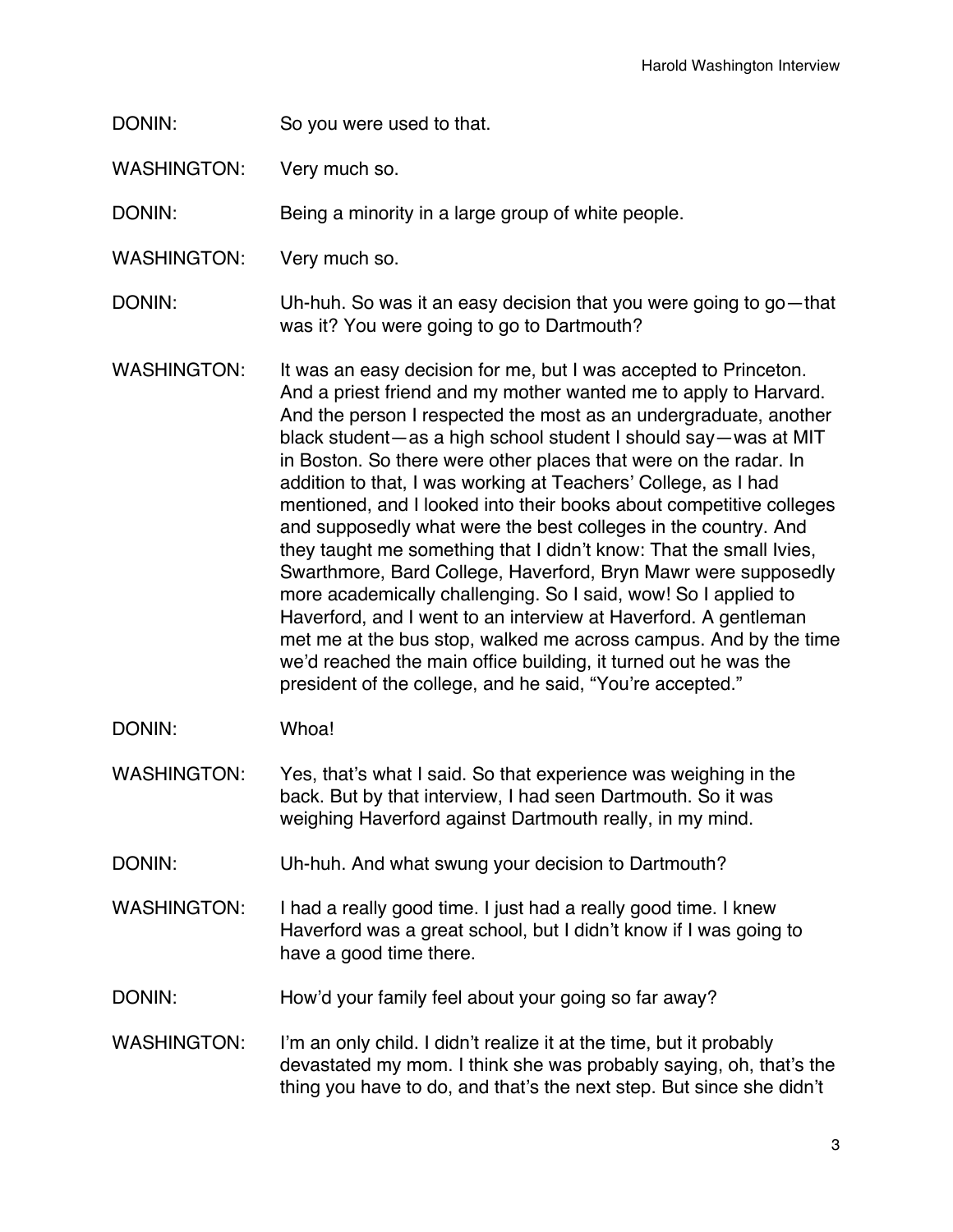go to college, I don't really think she understood the ramifications of me going to college and going so far away.

- DONIN: Did she come and visit you?
- WASHINGTON: She never made it to campus until graduation.
- DONIN: Mm-hmm. But she did see it.
- WASHINGTON: She did see the campus.
- DONIN: That's great. So tell us what you found, how it was when you got there, when you started in September of '71.
- WASHINGTON: Having been impressed by the three guys, I also had—my freshman roommate was somebody I had met in New York and who went to Spellman High School, Rick Jones. And we had seen each other the previous year. So I was living with somebody I knew from New York, who understood the South Bronx. So I felt safe immediately. We moved into—I don't know how I moved into it, but I moved in with him into Topliff Hall, which was the jock dorm, right next to the football field.
- DONIN: Yes.
- WASHINGTON: I had no sports background, but he was on the basketball team. So I got to get that exposure. But I also then was made to feel quite inept because all these captains of football, track, were living in this dorm, and I was just, you know, ambling along as a nerd.
- DONIN: [Laughs] So who became your sort of group of friends when you first got there?
- WASHINGTON: In truth—good point. The most outlandish group of guys, headed by a young man called Gary Gibson, Elwood Gustus, Paul Jackson. And they were just outlandish and insane. But they were men of color. But they had no fear. It was like, this is their world and welcome to it. But I have to be honest because I was very busy also. I had to work—coming from a very meager background. I remember hitting campus with \$35. So right away I had to look for a campus job. So I worked in Thayer [Dining] Hall.

I also had a sense of adventure. So I immediately looked…went over to Hopkins Center and went to see what plays I could get into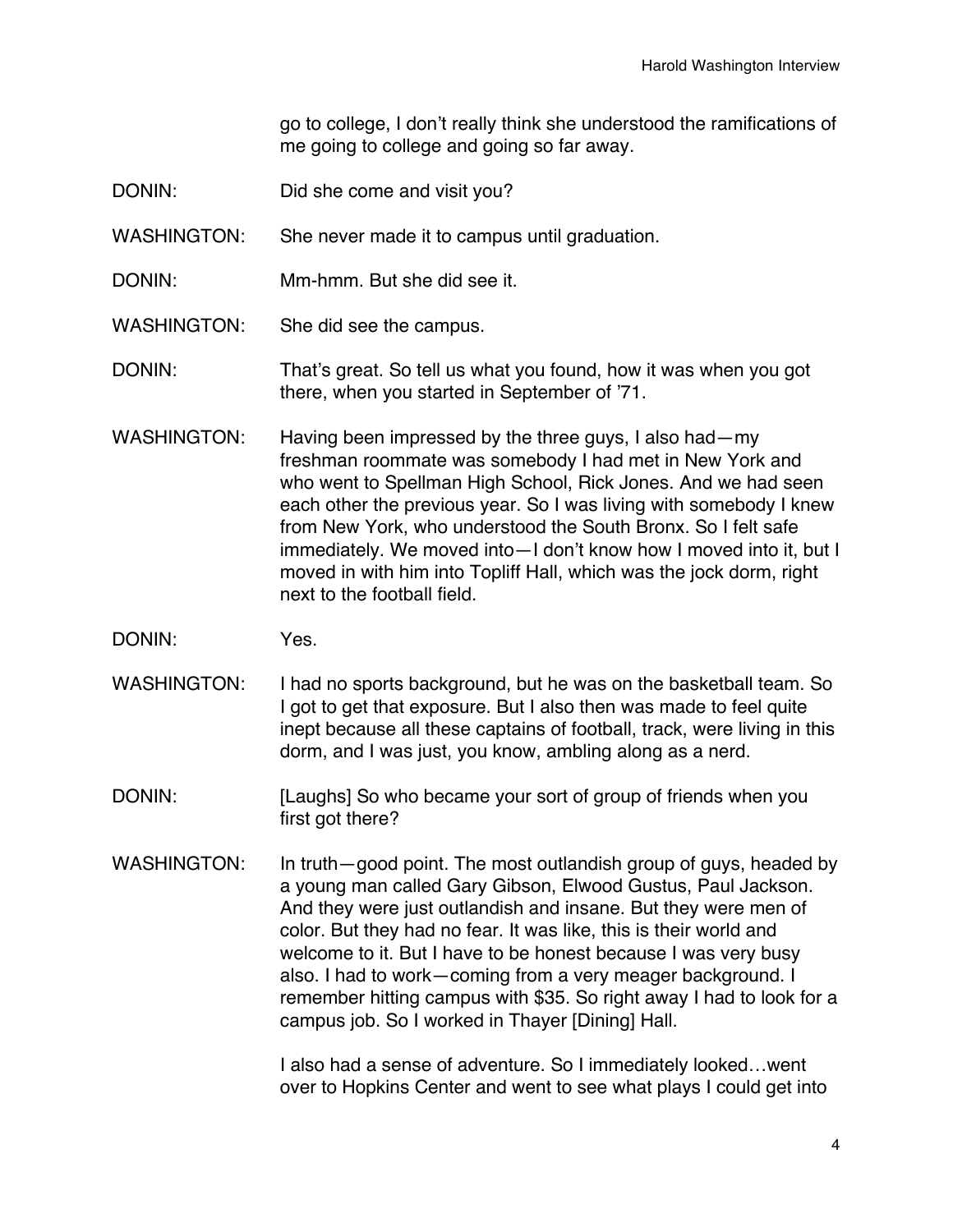because I had a lot of success in my high school in theater. So as opposed to doing nothing, I wanted to get involved with that. I also was impressed with Baker Library. And since I had worked at Teachers' College Library, I said that's the place I want to work at some point in time. So I was in there a lot. And just exploring Hanover. So I immediately joined the canoe club called the Ledyard, I should say, Canoe Club and learned how to canoe. And we'd take canoes out.

- DONIN: Speaking of canoes....
- WASHINGTON: Yes?
- DONIN: Excuse me interrupting you. But did you choose to do a freshman trip when you first got there? Was everybody doing those trips then?
- WASHINGTON: Freshman trips—I was invited to do that. But because I had to work at home, I had a summer job at Teachers' College, it was a financial decision in my mind. Then also I wasn't a jock. So even though they had invited us to go on these trails and I was a failed Boy Scout, I really didn't, you know, have these skills to successfully do the trip.
- DONIN: Uh-huh. So you skipped that.
- WASHINGTON: I skipped that, which I would urge anybody who goes to Dartmouth to do that because weeks into the term, all of a sudden we had a class president. And I was saying, Well, how did he become president? I never even met the guy. And I'm sure he had gone on that trip, and he had influenced people.

DONIN: Yes, yes.

- WASHINGTON: So I guess that had something to do....
- DONIN: I guess that's one of those bonding experiences that you probably missed out on.

WASHINGTON: Definitely.

DONIN: But it sounds like you found a group of friends to be with anyway.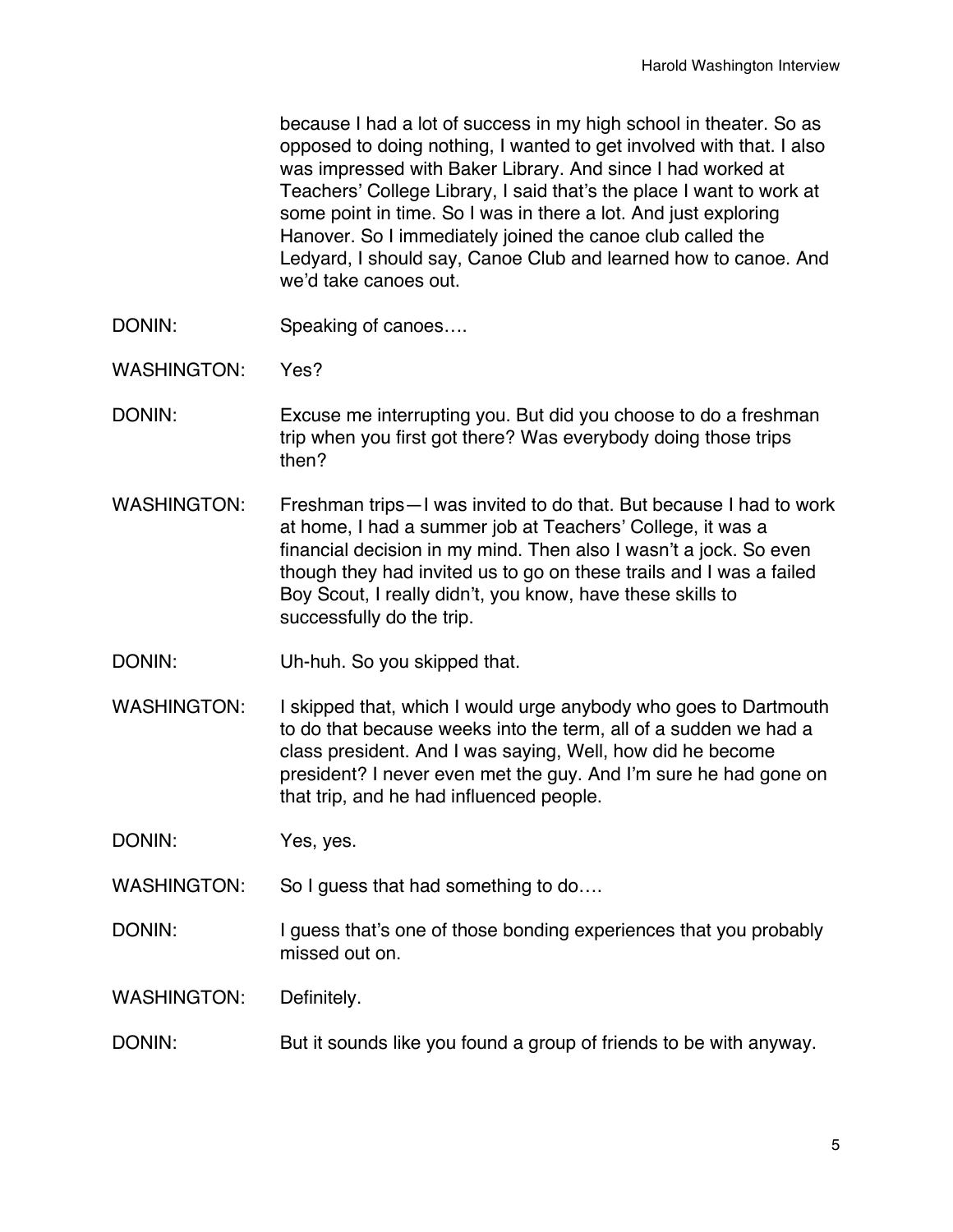- WASHINGTON: Being an only child, I was very independent. Having a roommate whom I had known before I hit campus, made me very secure.
- DONIN: Yes.
- WASHINGTON: So I didn't feel like I had to go find anyone. I knew nothing about Frat Row. I knew nothing about "Animal House." But also I remember walking into our dormitory, first day, and there was a keg on the steps. But I didn't drink. You know I had a sweet tooth. Now if it was cake, I would have eaten the whole cake. [Laughter] But because it was beer, it was like, oh, thanks, but no thanks. So I didn't strive to fit into that crowd.
- DONIN: So you said you headed right to the Hopkins Center which was, I guess, newly opened at that point—or relatively new.
- WASHINGTON: And the reason it drew me so quickly was because it looks just like Lincoln Center in Manhattan, another home place. So it was a nobrainer.
- DONIN: Was that something you were thinking about doing as a major, doing theater as a major?
- WASHINGTON: In fact I have a dual major in government and drama.
- DONIN: Ah-hah.
- WASHINGTON: So, yes.
- DONIN: And did you.... In those days, and we're talking, you know, the early 70s, was it common for you to have an advisor or a mentor who looked after you?
- WASHINGTON: We had a freshman advisor, and I want to remember the professor's name. What I do remember is that he had a house off Occom Pond, and he invited us to a party. And he was a whitehaired, distinguished-looking—I believe he was in the English department. And it was nice that he was there. But I really didn't pay him a lot of attention. And it's not his fault. But it just wasn't… He wasn't an individual whom I felt I had to get to know.
- DONIN: Mm-hmm. And did you find that there were teachers, professors, in your classes that first year that you could go to and get advice from? Or you didn't feel you needed it?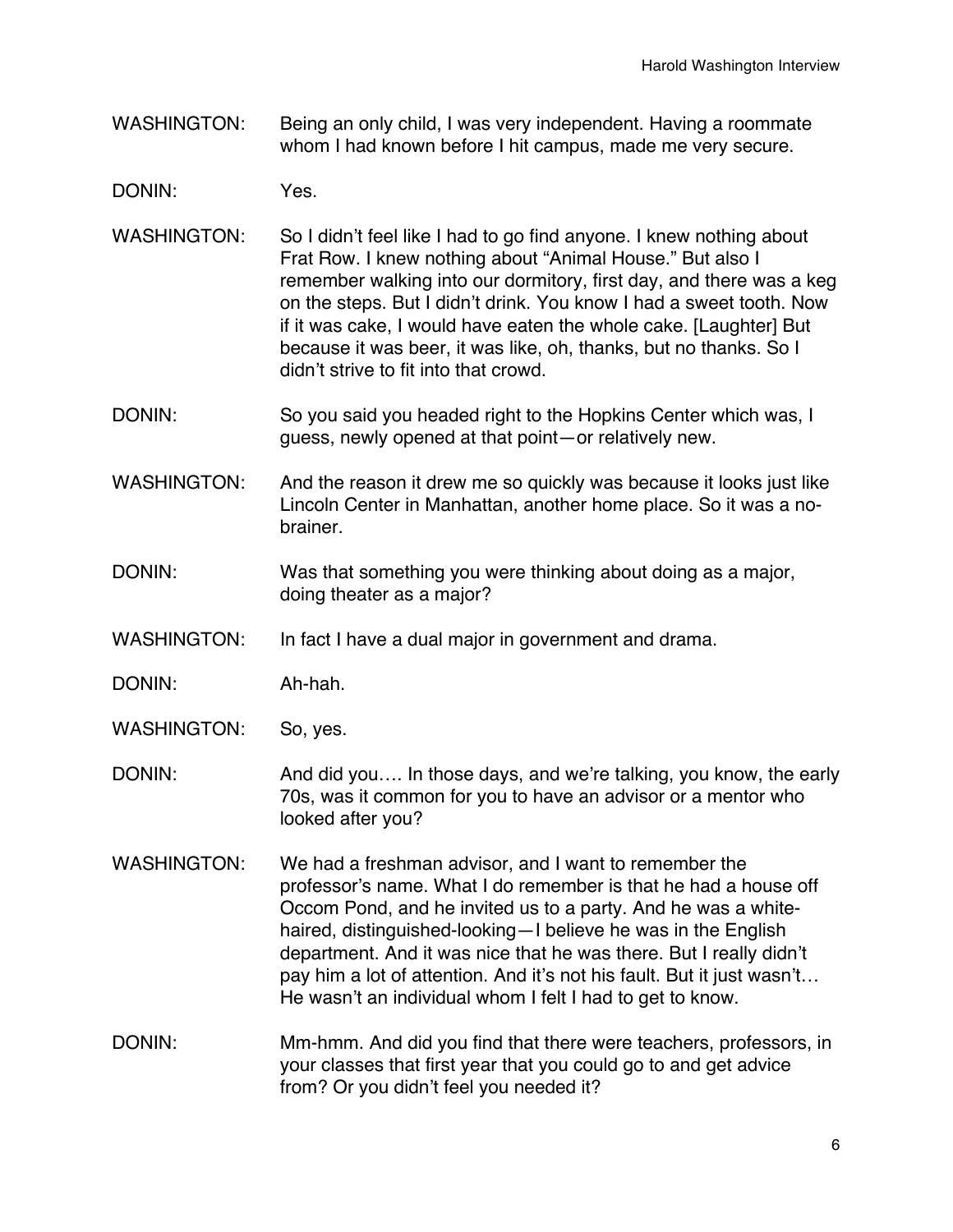- WASHINGTON: Really, I think I was very independent. But my GPA probably suffered for that.
- DONIN: Mm-hmm.
- WASHINGTON: To be honest with you. Because I was all over the radar. So from an education point of view, good. But for building a major and thinking about grad school, bad. I had written on my application that I wanted to become a lawyer. But I really enjoyed math. So engineering was in the back of my mind. And I knew I enjoyed theater. So with those three things in my mind, no one really sat me down and said this is the way you should go about this. But on the other hand, because no one in my family had gone to college, I was free to do whatever I wanted to do. And on top of that, because I had a full scholarship, I didn't feel the pressure to worry about, this is being paid for with this money, so I'd better do certain things.
- DONIN: Uh-huh.
- WASHINGTON: So I had total freedom in one sense. But it wasn't necessarily a smart freedom.
- DONIN: So it sounds like you really sort of hit the ground running because you were an independent sort of person.
- WASHINGTON: Yes.
- DONIN: Part of that coming from the fact that you were an only child, you knew how to sort of get along on your own.

WASHINGTON: Definitely.

- DONIN: So the idea of sort of finding a community of people to be with was not high on your list of priorities, it sounds like.
- WASHINGTON: And in fact it was conflicting because I was Roman Catholic so I knew there was Aquinas House. But I didn't feel the need to go to Mass every week. There was the Afro Am, which was a great place, so I felt, you know, because of the music, there was someplace I could go and go to a party. But we were all male. I was the last all-male class. So it was going to be a matter of how were you going to find companionship?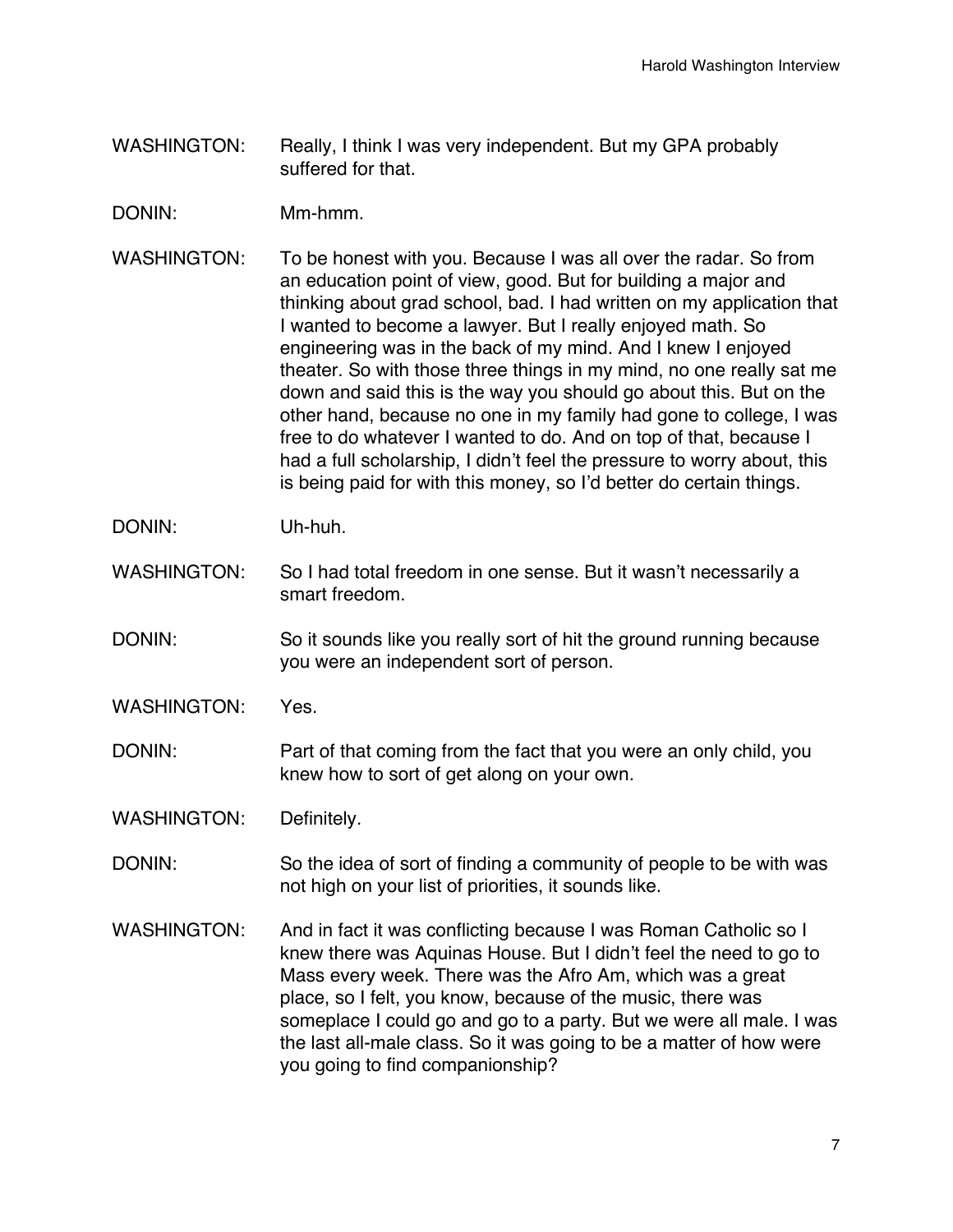DONIN: Mm-hmm. How did people of color find girls to date?

WASHINGTON: Well, you had to take a road trip.

DONIN: Yes.

WASHINGTON: You had to go to a sister school. And that meant you had to know upperclassmen who had cars or who knew what buses to get to go to the other schools.

DONIN: Mm-hmm.

WASHINGTON: And that was a whole other way one had to go.

- DONIN: Mm-hmm.
- WASHINGTON: But because if anything, I felt myself to be bisexual, I felt very lucky to be up at Dartmouth because there were…I had no problem with meeting people whom I could get close to.
- DONIN: Really! Interesting. That's a good thing.
- WASHINGTON: It was great! It wasn't an issue of me having to go like, say, to a gay center, and saying, I am gay, accept me into this community. It was just like looking around and seeing who else was out there and who was available and making friends with them.
- DONIN: Mm-hmm.
- WASHINGTON: But it became an issue because at one point my freshman roommate said to me, "Well, where are you going?" Or "Where were you?" And I remember being in the bathroom sharing it with like ten other people and being put on the spot. And having to say to him, quite boldly, I said, "Well, I'm an independent person, and I can go and do what I want to do." And not wanting to be closeted from him individually, but not necessarily wanting to come out publicly in the jock dorm.
- DONIN: So—oh, yes, being in the jock dorm. Yes. What I was going to say is, the stories we're hearing from people who had either discovered or were discovering their sexual orientation in those days, during the 60s and 70s, it was not an easy thing to be a gay man on the campus. But you did not find it was a problem.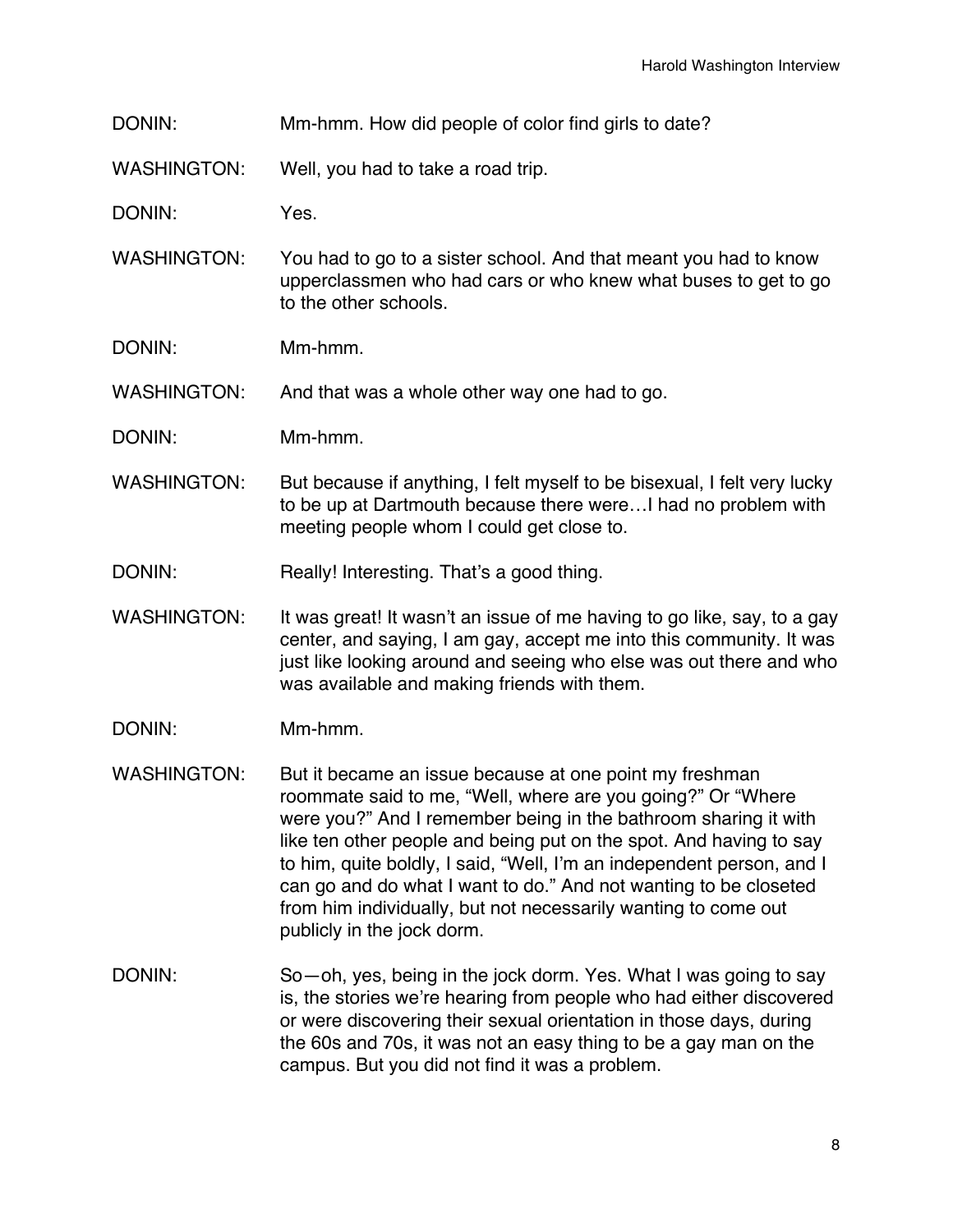- WASHINGTON: Not at all. Because the people whom I became friends with, they were, if anything, militant gay. And in the sense that they were very confident about who they were. They were very out about who they were. And they were used to being combative. So when one was putting out those vibes in an all-male environment, there was no hassle.
- DONIN: Ah-hah. So did you ever get any sort of pushback from people who didn't accept the fact that you were gay?
- WASHINGTON: Quite the opposite. I was shocked. I remember at the end of my freshman year, a good friend of mine, Gary, was in a confrontation with a black student because the black students were upset that he was so flamboyantly gay. And there was a big conference in the Afro Am. And we all had to go to the Am, and we were going to have all the black students, and we were going to have this debate or this confrontation about the way black gays were handling themselves on campus.
- DONIN: Uh-huh.
- WASHINGTON: And being representative of black people in their gayness. Gary was very upset about it. So I remember saying to him, "Gary, if you know what's going to happen and if this is going to be a confrontation—" And Gary was from Texas. "—Why don't you just go home if you've determined there's no reason for you to go to this meeting?" So because we were close friends, he felt relieved. He went home.

But the meeting still occurred. I went to the meeting, and surprisingly enough, my freshman roommate was at this meeting, too. And all these other black students were at this meeting. In the discussion that was going on, one of the students turned to me and said, "Harold, you're friends with these people. What do you think?" And I was shocked because I'm saying, even though they knew I was friends with them, no one had assumed that I was gay. And I told them what I thought. I said, "These are some of the most academically successful students on this campus, hence powerful. So I would give them their leeway. Don't mess with them. Leave them alone." And that was the end of the meeting.

DONIN: Good advice. So did you ever get involved in the sort of politics of being black on campus or black and gay on campus?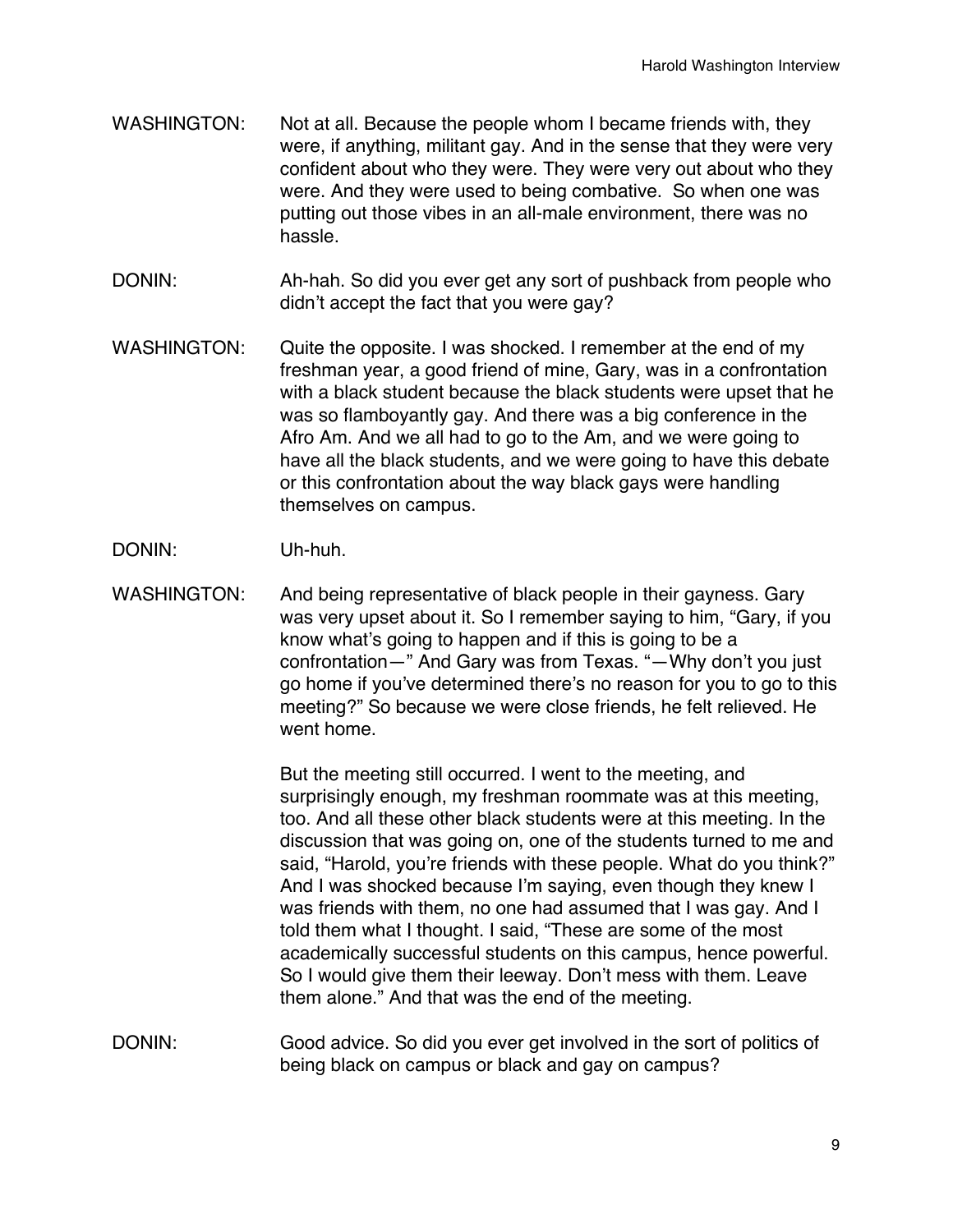WASHINGTON: Only in that I was obviously black. So that was a statement. Going to the Afro Am, feeling free to do that. But myself, coming from New York and having come from an academic background that was mainly white, I felt that may be a trap in that seeking out a Gary Gibson who later became a Fulbright Scholar. Or a Paul Jackson who later became a professor. Seeking out these students of color who were academically excellent was more my goal than just being a black student. They may well have been academically excellent, but it wasn't obvious to me. And many of the black students who were here at that time, many of them were into sports. So even though that's definitely an indicator of intelligence, it might not be heralded that way. So I didn't have those skills. I didn't have the sports skills.

DONIN: Mm-hmm.

WASHINGTON: So I was always looking to associate myself with people who were doing well academically, if I was going to associate myself with anyone.

DONIN: Mm-hmm.

- WASHINGTON: But then you have to remember I was very independent. So who do I spend my time with?
- DONIN: Right, right. And you didn't have that much time to spend given everything else you were doing.

WASHINGTON: Not at all.

DONIN: So did you get involved in performing at the Hopkins Center?

WASHINGTON: Mainly because at that time, one of the main figures at the Hopkins Center was Errol Hill.

DONIN: Oh….

WASHINGTON: And Professor Hill-I remember two people who made a profound influence on me, was Sam Smith, who was in admissions, and Errol Hill. And I said, Well, if Errol's here, I have to do whatever Errol wants. You know, he has my full support, and I would hope that my efforts in dance and my efforts in the theater helped him become tenured.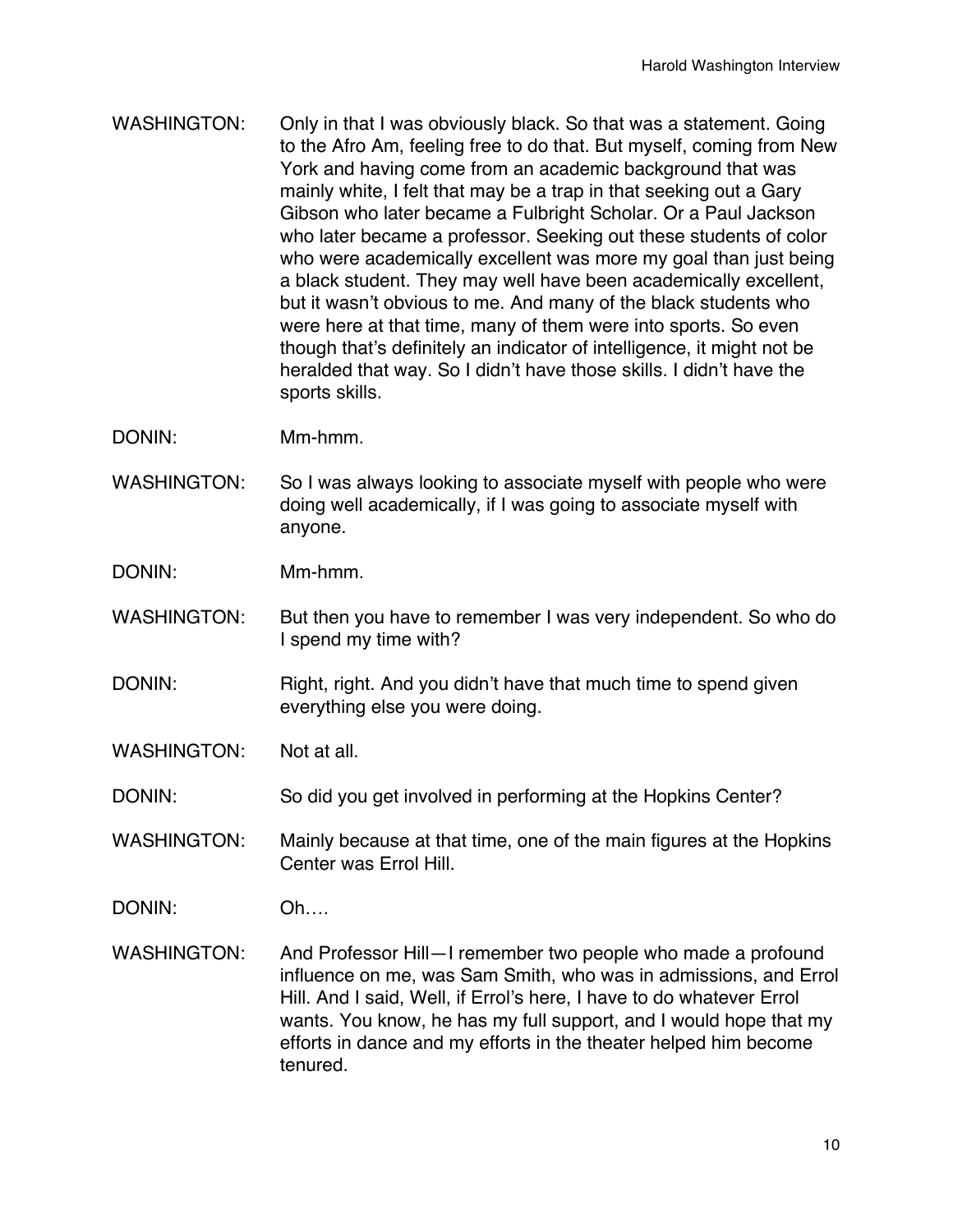- DONIN: So you did—you performed in the theater.
- WASHINGTON: I performed in the "Bacchae," I performed—
- DONIN: What was the word you used?
- WASHINGTON: The "Bacchae." It's one of the classical plays.
- DONIN: Uh-huh.
- WASHINGTON: "The Bacchae." I performed in "King Lear," small part. And I fortunately got the lead in "Abraham," which was an original play by Paul Jackson.
- DONIN: Wow! Now did Jonathan say to me that you were in Pilobolus?
- WASHINGTON: No. Alison Becker Chase, one of the founding members of Pilobolus, was a dance teacher at the time. I peeped into a dance class, never having taken dance. Dance was *verboten* in my household simply because my mother thought it was too ethnic. It was a stereotype in her mind. Tap dancing, performing, she just had bad vibes about it.

But I enjoyed seeing dancing. Because of Alvin Ailey, I'd seen a lot of him in New York. I'd seen Alvin Ailey, I'd seen other modern companies. I went to a dance class one day, and it looked like half the football team was up there because they were trying to do yoga to stretch so that they can improve their game. So I said, Well, if the football team can do dance, I can do dance. [Laughter] And so I enrolled in a couple of her classes.

But then it became a normal thing because dance was like at 8:00 in the morning. So what better way to start the day than to go to a dance class? Next thing I know, I'm signed up to do performances, which was a challenge at first. But I saw Merce Cunningham dance. I took Becker Chase's class, and I did dance in a couple of programs that Alison put on initially. So I guess I was one of the original members of Pilobolus.

But I had no thought of being able to go dance. And one of the main reasons was that I had weightlifting. And I had delivered furniture before I had come to college. So I wasn't going to—I didn't have the stretch. I had the strength, and I had speed. But I couldn't, you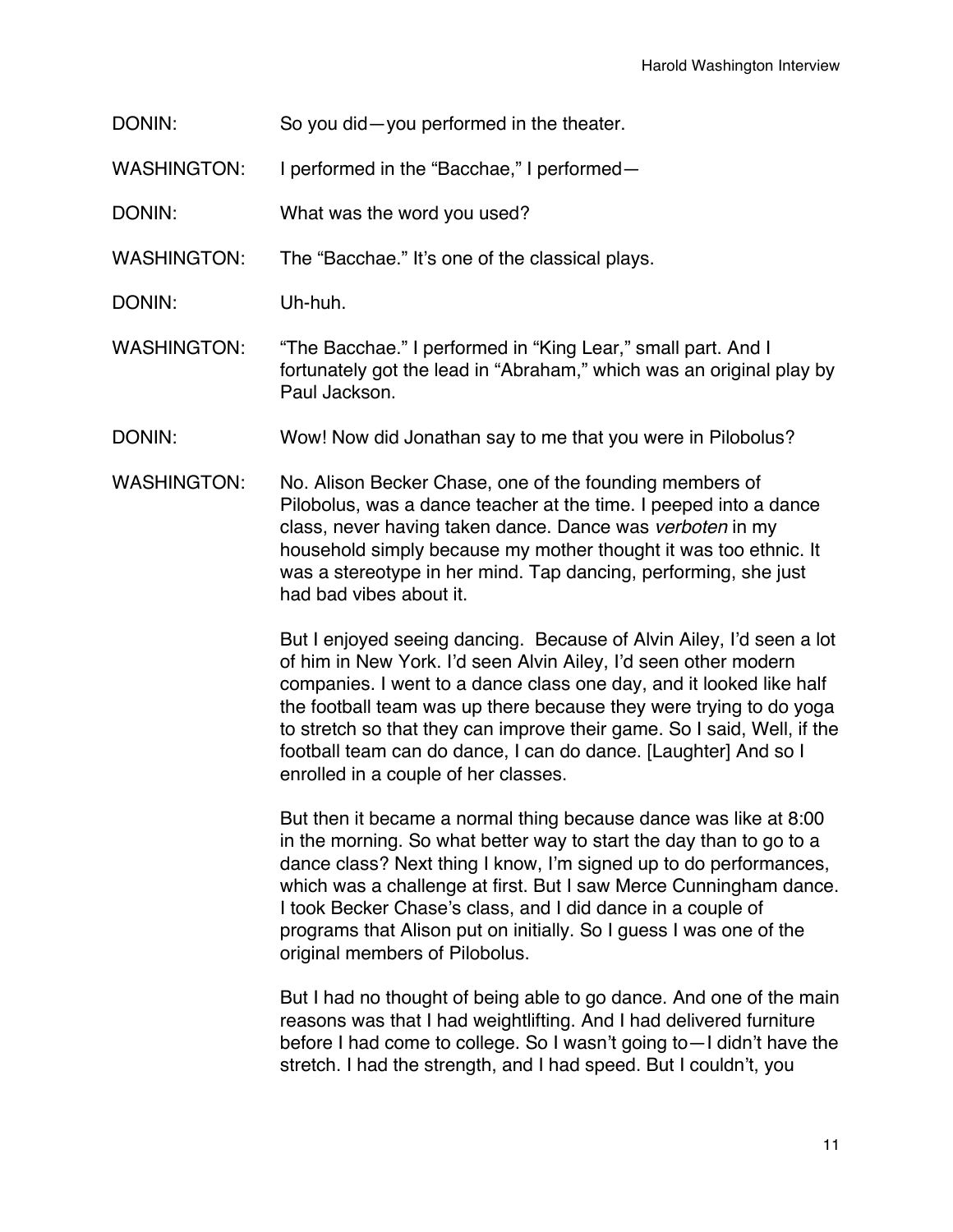know, get my body to do the things a real dancer needs to do. But I was able to learn how to choreograph.

And one of the nicest things that's ever happened to me was that after I had graduated from Dartmouth and I was at Tuck School, a young man knocked on my door out of the blue and says, "Professor Hill says come to you, and you should choreograph something for me for the talent show." And I said, "Oh, by the way, I have something in the back of my mind." So lo and behold, I choreographed a dance for Steve Rooks who later went on to become a lead dancer for Martha Graham. And recently he wrote me a little note and said, "Hey, I went into dance because of that experience that we had together on campus." So even though it was out of the blue for me to be involved with Pilobolus and dance…. I was shocked to see him one day dancing in Japan because I had no idea he went into dance.

- DONIN: And it all started at Dartmouth.
- WASHINGTON: It started at Dartmouth.
- DONIN: Amazing…amazing. So, you know, this project that we're working on is obviously documenting how Dartmouth has changed over the last 60 years or so, through the view of people's feeling of community and what the Dartmouth community is. Did you ever have…I know you've emphasized that you were a fairly independent fellow. Did you ever have a sense of not belonging or of being sort of on the outside rather than on the inside? Were those experiences you had?
- WASHINGTON: Because of the type of schools I'd gone to, I always felt, once you became a sophomore, then you had jumped a hurdle. You were a sophomore. So this space was yours. And when you were a junior, it was definitely yours. And a senior, you know, you owned the school. [Laughter]

It was funny because by my first year in Tuck School I had come and before the term had started had sat in Thayer Dining Hall to get a meal. And a young Caucasian freshman came up and sat right next to me and started talking to me. And in retrospect, I'm thinking he was just, you know, a good kid from the Midwest who was just being friendly, and he had picked a black student to sit and talk to. But I gave him this withering look. I said, "How dare you come and talk to me. I'm a grad student," you know. [Laughter] But it just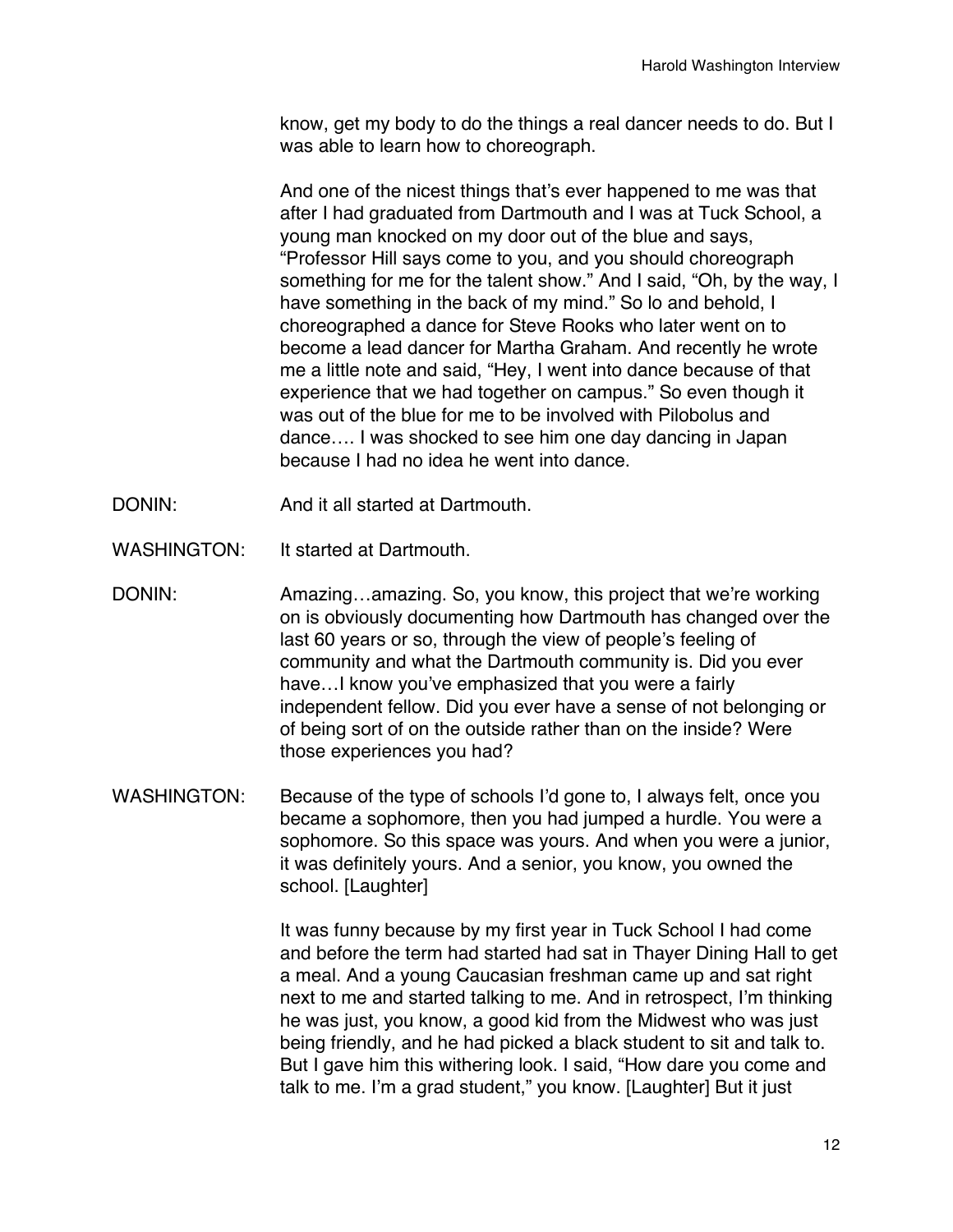shows how strange my perception of entitlement was on the campus.

My senior year a young lady and I were dating. Dating? We went out. She made me laugh. Diane. Diane and I said, "Well, let's go to the senior prom for a lark." The senior prom was being held in Alumni Hall. We got dressed up to the nines. We went. And there were no black people there. And when we walked in, we knew immediately that this was a place we were not welcome. So we turned around, and we left.

A couple of weeks later, walking across The Green, after having performed in Hopkins Center, after having worked for the library system and being a senior fellow in the library system, I heard the word "Nigger!" and I looked all around me. It was comical because I wanted to see who was being called a nigger in Hanover. I had heard the word many times in the Bronx but never in Hanover. No one else was on the campus but me, and this speeding car went by with these young white kids. And I was shocked, not—because of where I was, and I was getting ready to walk and get my degree. I had been to Spain, I had been to Africa. I was shocked.

I ran to Casque & Gauntlet to find my freshman roommate. I said, "Rick! Rick! Someone just called me a nigger." And he laughed at me because he had played basketball. So that wasn't an uncommon occurrence for somebody on a team. But I had gone through four years in Hanover and never realized that that word could be heard on campus.

So that experience, it was traumatic for me only because I had gone those years without realizing. After he explained to me, I said, "Oh, I was just protected." The way I had gone through Hanover, I lived in a bubble in the ivory tower and never really realized the things that were going on. That was another time when I can now realize, only because I didn't have a clue that that was going on. But those were the only two times I can really say that I didn't feel like the campus was mine.

DONIN: Uh-huh. So we can't forget to also talk about the fact that—and you alluded to it—in 1972 women arrived on campus as students. And this Diane person you mentioned who went to the prom with you, was she a student, or was she an off-campus—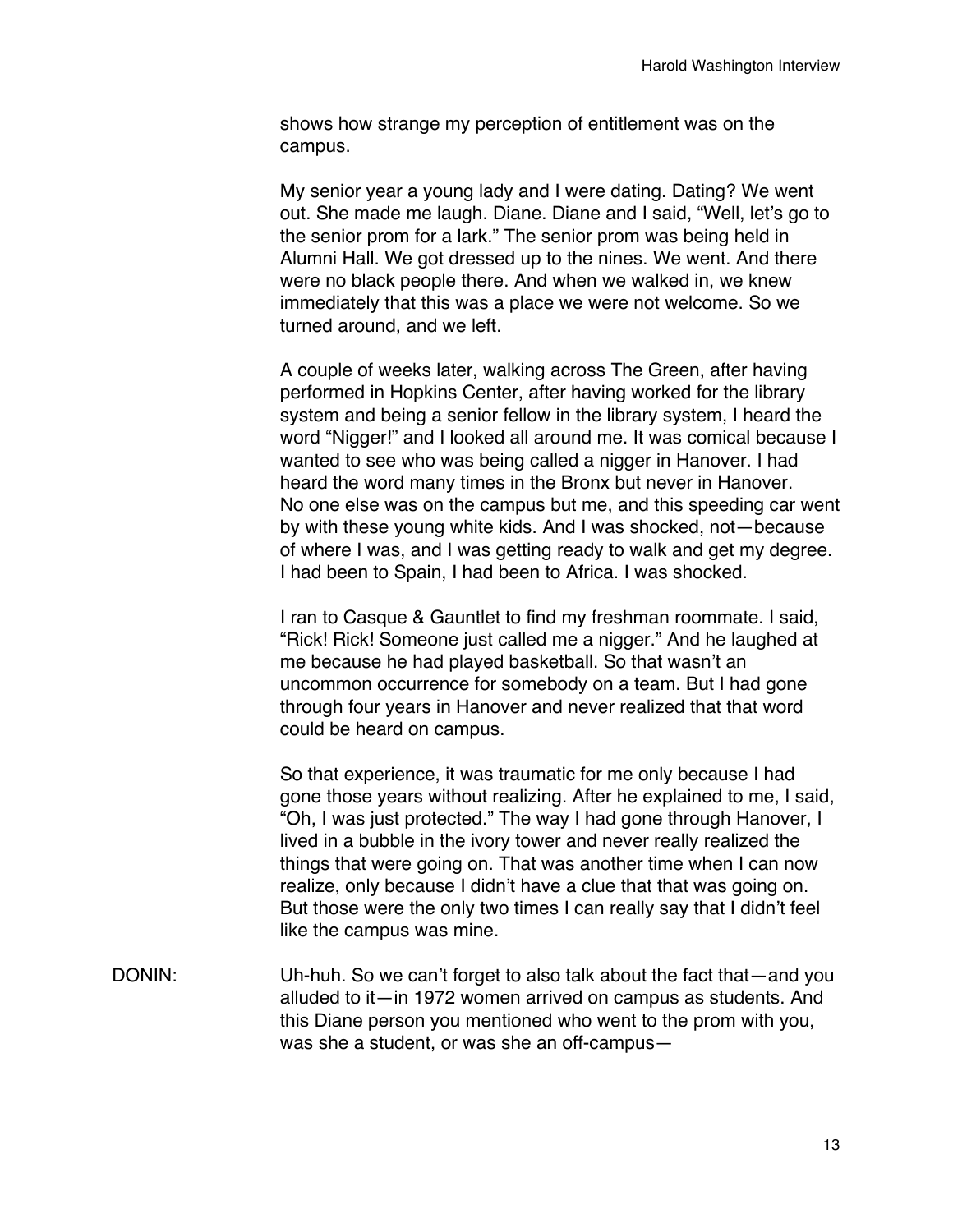- WASHINGTON: She was a transfer student, and she lived in California. I've forgotten what school she transferred from. But she wanted to come here, and she got her degree from here.
- DONIN: Uh-huh. And how did that change the campus for you?
- WASHINGTON: Not at all. And the only reason that was, was because I worked in the library system.
- DONIN: Surrounded by women. [Laughs]
- WASHINGTON: Smart women. Very smart women. And, oh, the head of the Feldburg Library, Phyllis Jaynes. And I just realized, because I looked her up recently on the Internet, she worked for the college for 40 years, and she'd put together the engineering library and the business school library and became in charge of all user services for the whole library and helped form Berry Library. In New York City I worked for a very sharp woman who was from England, Ann Riato. She was a librarian. So as far as intelligence and capability, I had very clear images that women were capable, at least in academia. So their coming on campus didn't affect me *per se*.

But I did have a traumatic experience. I had to decide whether to tap into KKK, Kappa Kappa Kappa, or go to Africa.

- DONIN: Was this on a Foreign Study Program?
- WASHINGTON: Foreign Study Program to Sierra Leone.
- DONIN: Mm-hmm.

WASHINGTON: I finally made the decision to go to Africa. Eight students were going, all people of color: six guys, two women. The women were transfer students, very independent women, very capable. Our group leader, Ahmed, was from the Middle East. I think he was out of Harvard.

> His perceptions of a woman were, they had a place. Having grown up in the South Bronx from a single mother, I understood the independence of black women. Before we left to go to Africa, I said to him, "Maybe it's a good idea that you not let these two women go simply because it's obvious from our classes to date that you are having friction with them, and you're having a problem." And he said, "No, no. They're going to go, and they're going to obey me."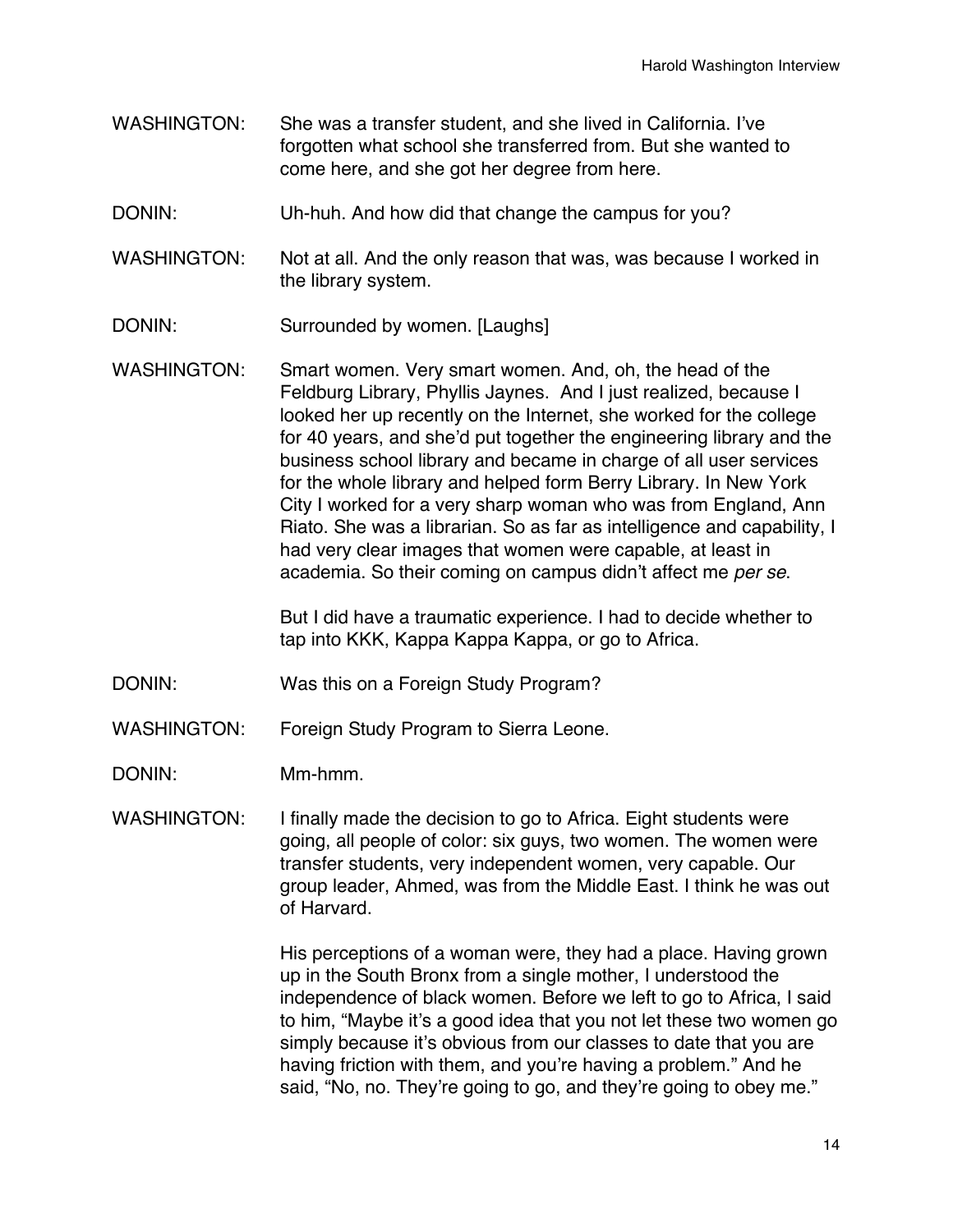- DONIN: Oh! He said "obey?"
- WASHINGTON: Obey. And from a man's point of view, he was our teacher. I can understand him wanting obedience. Because if you really think about it, he can make or break you academically. Because three of our grades our whole term are going to be graded by him. We went to Africa. Oddly enough, oh, "Roots," the lead guy in "Roots" was on the plane with us.
- DONIN: The guy who wrote Haley?
- WASHINGTON: Not Haley. The one who, the actor who-Kunta Kinte.
- DONIN: Yes.
- WASHINGTON: Yes. He was. But I didn't really know who he was until after "Roots" came out.

But we flew then 12 hours to Africa. Get to Africa. Fantastic experience. We met the president, Jacques Stevens. The women, two black women who were very clear about who they are, were stars. They were going out with ministers. They were driving around in Mercedes Benz. They were doing whatever they wanted to do whenever they wanted to do it.

Every day Ahmed would pull all the six guys into a room and tell us how wrong they were, how they were not doing what women should do. How they were terrible people. And I knew this was not right. But I also understood it was coming from him in a cultural sense. But it was an issue of people of color.

We survived Africa. We get back home. They were up for charges to be expelled. And I'm thinking about this, and I'm saying, Well, it's not their fault *per se*. Yes, they could have been more obedient. Yes, they could have done what they were told to do, just like we guys did what we were told to do. But on the other hand, they would have never made it to Dartmouth if that was their mindset, and because of all the other forces on women and people of color.

So I broke down one day. I was going by the administration building. I think it was Parkhurst. Went in, found a dean, and just poured my heart out about how it was the worst time I'd ever had on Dartmouth campus and the reasons why. Lo and behold, the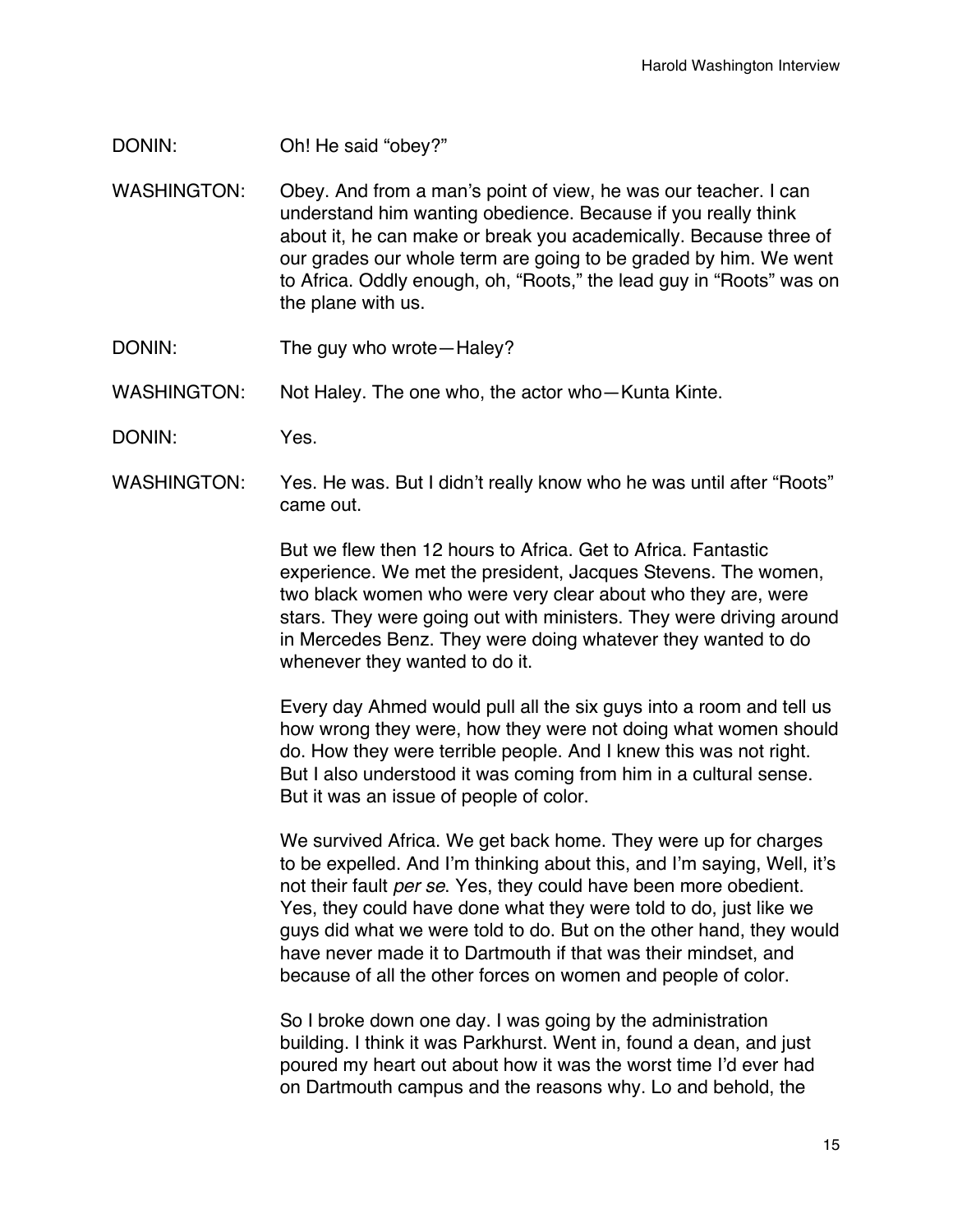young women got sanctioned, but they didn't get expelled, and they were able to graduate.

- DONIN: Ah-hah!
- WASHINGTON: And Ahmed went on to teach somewhere else.
- DONIN: Uh-huh.
- WASHINGTON: So all the experiences I'd had up to that point—being an only child of a single mother, being at Dartmouth, understanding the forces as they came into play, and helping the college solve a difficult situation.
- DONIN: This was your junior year, you said?
- WASHINGTON: Senior year. Second term of my senior year. Because we went in the fall. We went to Africa—actually, no. When did we go? We went to Africa in the winter of my senior year. So this was the spring just before we walked….
- DONIN: The final term.
- WASHINGTON: Yes.
- DONIN: That's pretty powerful stuff.
- WASHINGTON: Yes, it was. Only because of the coeducational issues and all that was going on, politically and just at the college.
- DONIN: So how would you describe the way your community at Dartmouth changed from when you first arrived there as a freshman to the spring of your senior year? Did your community change?
- WASHINGTON: Yes. Well, only because I changed. You know, I was a freshman trying to learn the ropes to I was a senior having to decide whether to accept being tapped by a frat and whether to go to Africa and where to go to grad school. Professor Hill said to me, "If you want to go to the Yale School of Drama, I can get you in." Because he had gone there. Professor Radway, my government professor, said, "If you really want to go to the Air Force Academy, I have the connections. You can go there." And Tuck School said to me, "Even though you have no business background, we'll give you a chance. You can go there."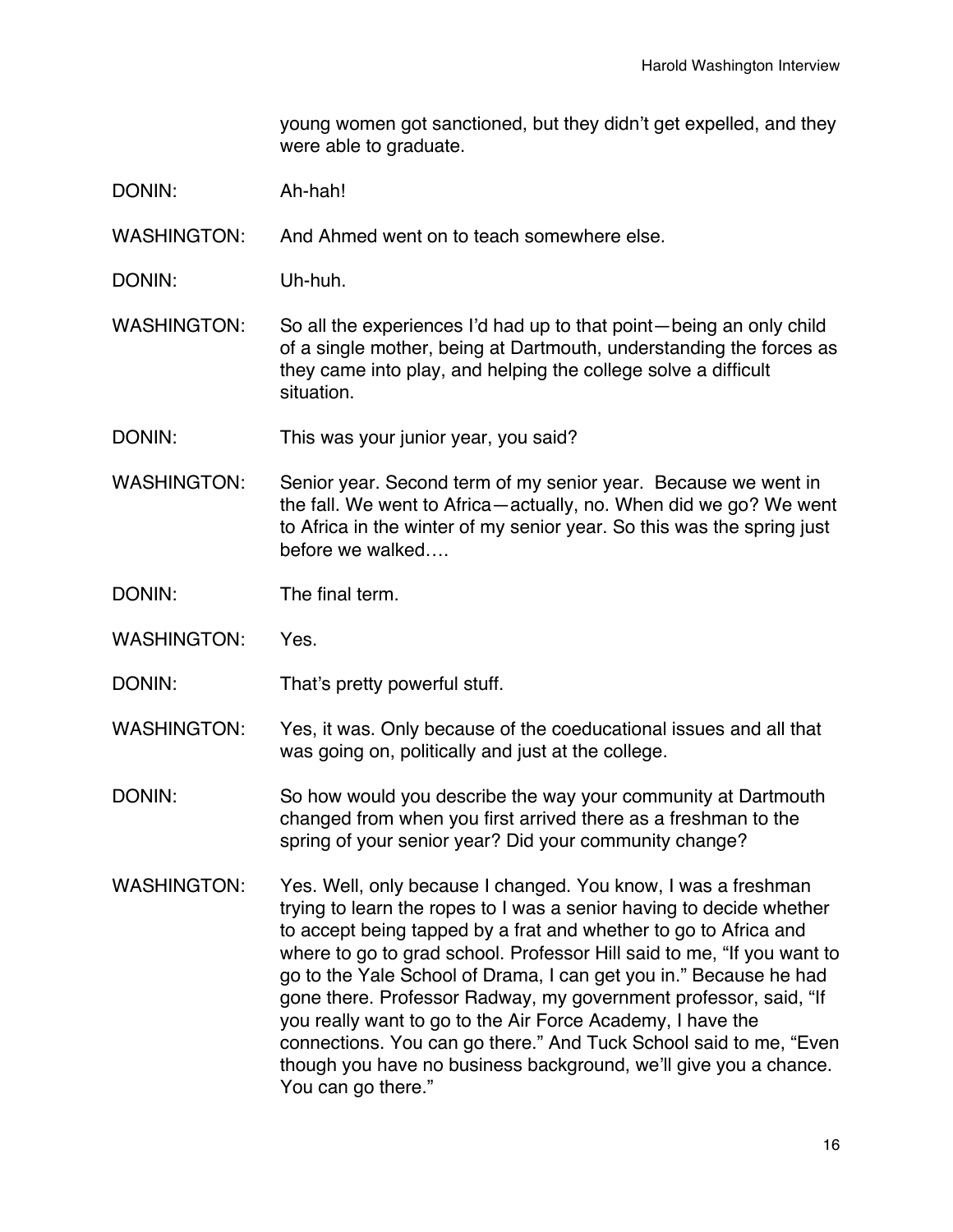So my community changed in that I understood I still needed to go on to school. But I had evolved into it. And I'd have to say, Phyllis Jaynes did also say she would have helped me get into library school.

- DONIN: Pretty great choices you had there.
- WASHINGTON: Yes.
- DONIN: Sounds like your community broadened.
- WASHINGTON: Very much so.
- DONIN: Or deepened.
- WASHINGTON: Because of going to Spain, because of going to Africa, and later on Tuck School offered me the chance to go and work in Japan for a summer. So the world opened up, yes. It did. I never really looked at it that way but it did.
- DONIN: So you did sort of stick your toe into Greek life, but then didn't take the plunge because of these other opportunities for you.
- WASHINGTON: And I have to admit to this day I have never been to a party on Greek Row. I used to walk all the way, because Aquinas House—
- DONIN: Yes.
- WASHINGTON: If you know where it is, it's at the end of Greek Row. But Diane and I used to go on Saturdays so we could watch "The Jeffersons" and "Archie Bunker." Those were the two shows we used to…. [Laughter] Because they had... At that time, you couldn't get a signal in Hanover.

DONIN: Right.

- WASHINGTON: That was the only place they had cable. And we would walk all the way down. And it's a terrible thing for a Catholic to say, I would walk to Aquinas House to watch those two shows every week. [Laughter] And I never went into a Greek…. But the Afro Am was a house.
- DONIN: That was your community.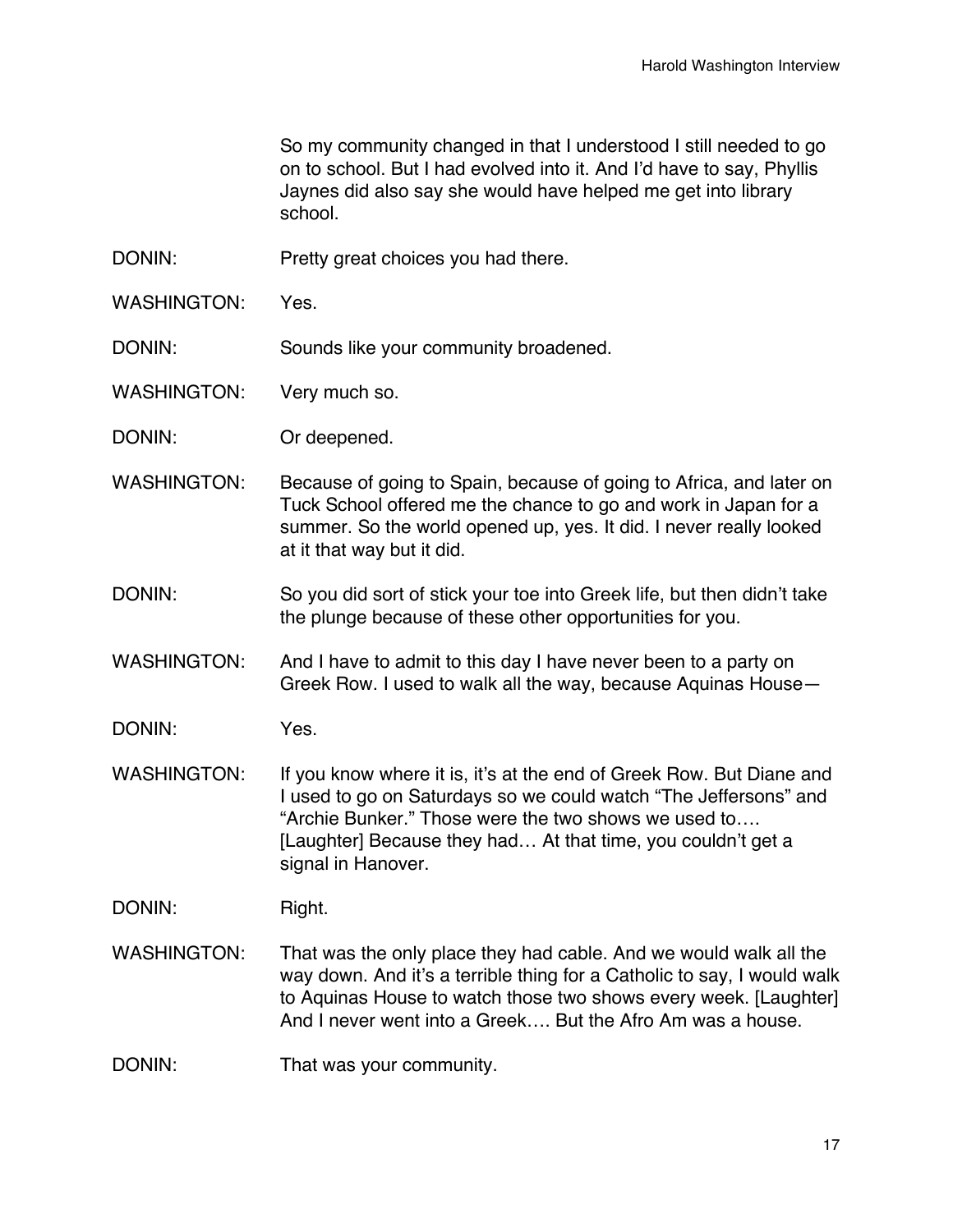- WASHINGTON: That was my community. And I only went through there because I really didn't hang out there, you know. I mean it was like entitlement. I could walk in, and it was one of those places I could walk in on campus where other people wouldn't dare walk in. Okay? So in that sense it was, you know, a place. But I didn't—you know it was walking.
- DONIN: So you spent another two years then at Tuck—immediately following graduation?
- WASHINGTON: Well, I should have taken a break because I really wasn't clear in my mind where to go to school. I was afraid…. I took my LSATs but I was afraid to go to law school because I was from New York and I remember sitting down one day and opening up the *Yellow Pages* and looking up lawyers and seeing how many lawyers were in New York.

And I had no connections. Refer back to Rick Jones again. Rick's uncle was a judge in the Bronx. So it was clear that Rick going on to Georgetown Law School made sense because he would know what to do with it when he got out. I didn't have those connections. And I was afraid of, well, what are you going to do? How are you going to feed yourself? You know, what's going to happen, knowing my financial situation?

So I said, well, you're here. Apply to a business school. And I applied to Tuck School. First year, still thinking about drama, thinking about everything. Did miserably academically. Did very well in what was it? Human behavior. An A+. We didn't have grades *per se*. But it was an A++ because of drama. Anything involving talking to people and understanding organizational behavior, did very well. Hadn't taken any accounting. Hadn't taken any math even though I loved those things. But all of a sudden I'm there, needing to do all these things. Did miserably!

Fortunately I got a summer internship at Citibank, and I said, Well, you'd better take a break here, buddy. And I stayed in Citibank as opposed to trying to come back and do my second year.

DONIN: Great.

WASHINGTON: Yes. I was lucky.

DONIN: So it opened the door for you.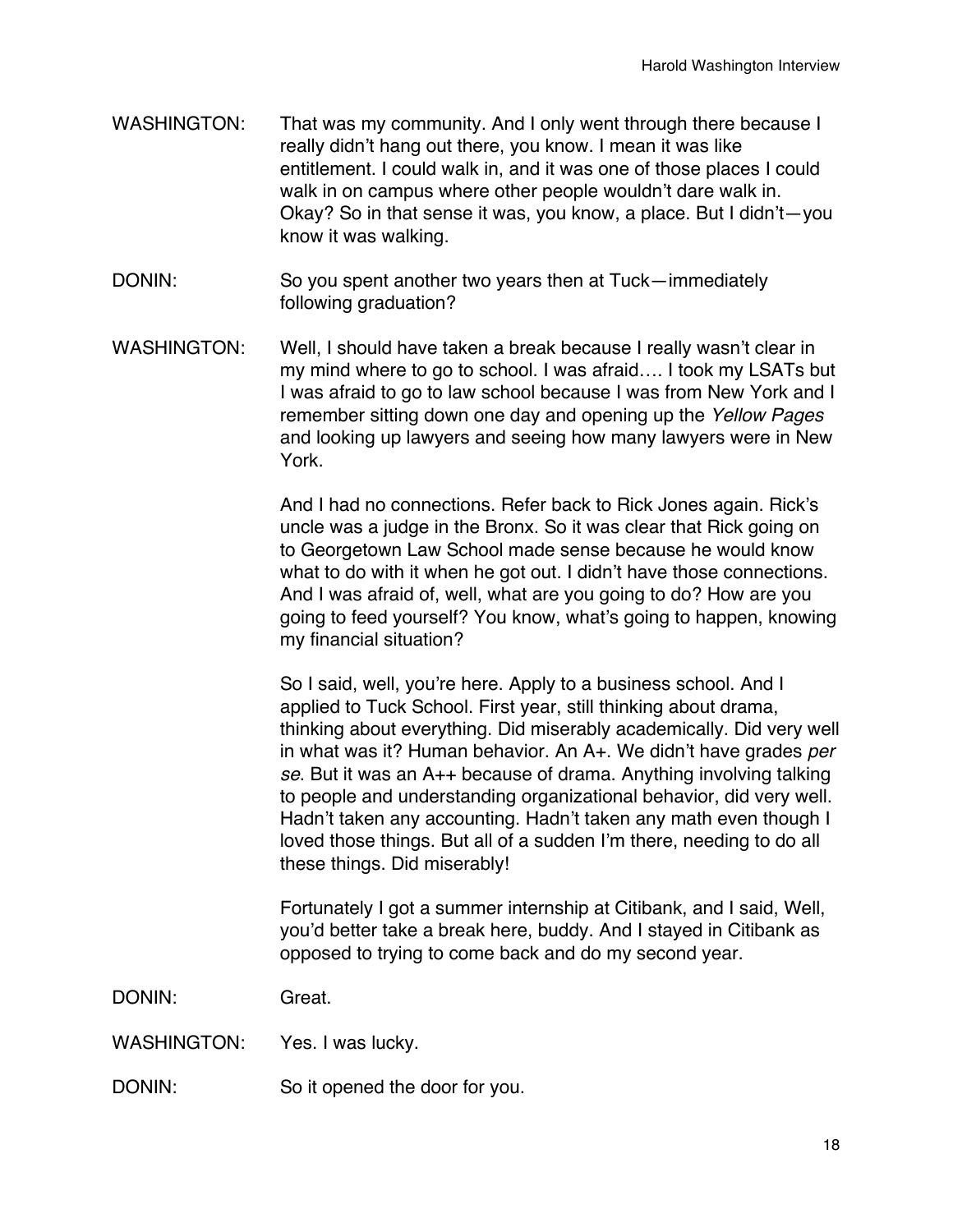- WASHINGTON: It did. It definitely opened. But one of the questions about being an insider and an outsider, my interview at Citibank was walking in, having lunch in the executive dining hall. And the person who was interviewing me saying he was the class of, I think, '69 or something like that. So that opened my eyes immediately to what it meant to be part of the Dartmouth family.
- DONIN: Uh-huh.
- WASHINGTON: I had no idea, you know.

DONIN: Those were the days that that worked. You could get a job based on going to the same college.

WASHINGTON: But I also had a traumatic experience with that. A young lady, who worked at 399 Park Avenue, who had recently graduated from Tuck School, beautiful office. Glass desk. She was in the front part of the bank. I was in the back part in operations on Wall Street.

> We were… I had come up and I met her in the office and she was bemoaning to me, she was saying how her classmates right now had all passed her up the corporate ladder. And then it made sense to me, only because the clients—she had to see clients and she had to get funds and control funds. What reason would people have to give millions of dollars to her, as opposed to someone who looked like their son? But it became very clear about the ceiling that women faced, the ceiling that people of color faced. So in one sense, I became disenchanted with banking.

- DONIN: Mm-hmm.
- WASHINGTON: But it was logical. I said, well, yes, you know.
- DONIN: So have you maintained a sense of community with Dartmouth since you graduated? Or has it changed at all?
- WASHINGTON: It changed. I was in.... Well, '78 I decided, I'll go back to something I had learned in third, fourth, and fifth grade. I enlisted in the military. I had missed the Vietnam War, but that worried me, I said, because if I get drafted—which was a possibility; I think I was in the last draft—I'll be a mine-chaser because I had no skills in the military. So I'll do two years in the military, I'll learn something so that in the event that I have to serve, I'll have a skill.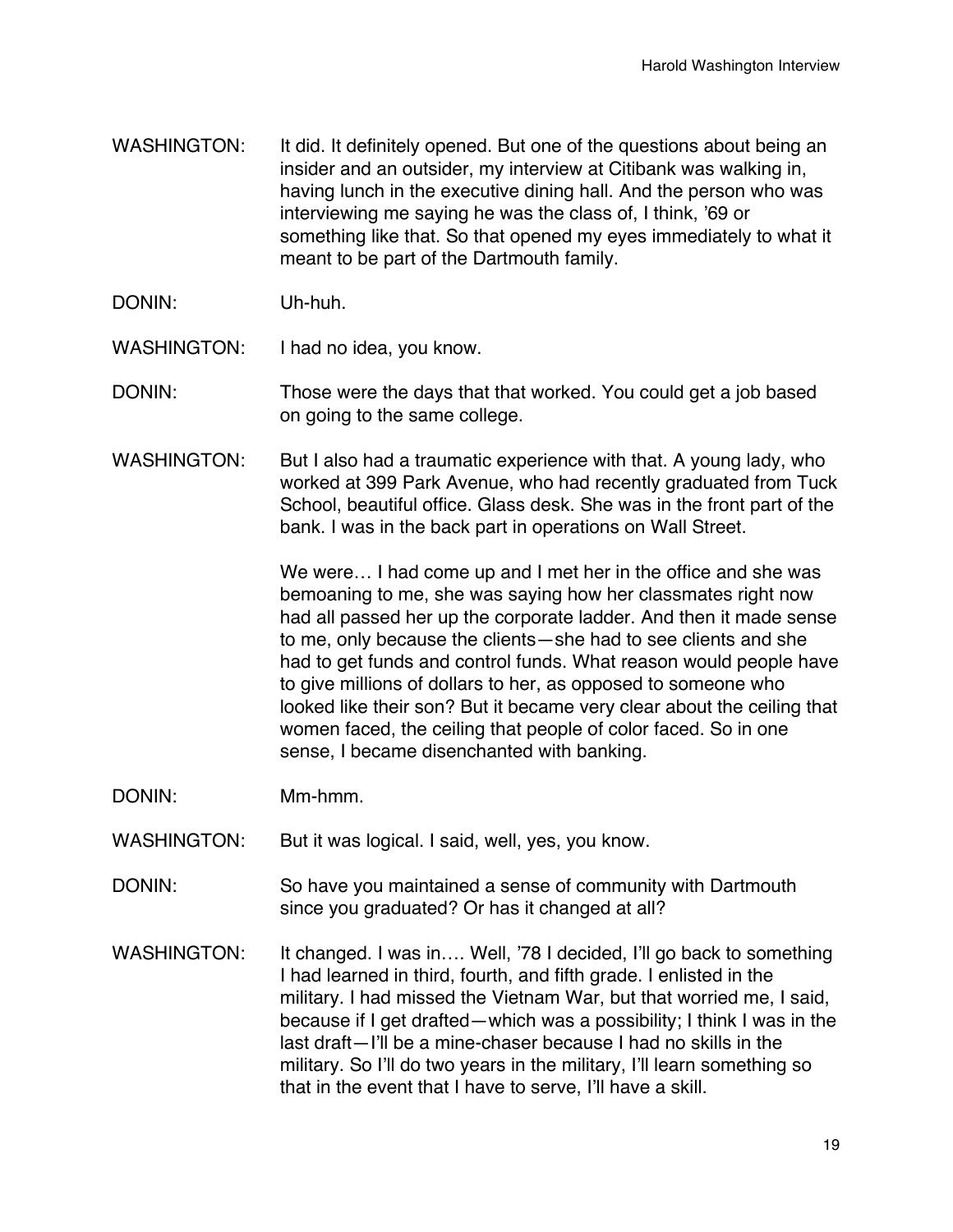Went down to  $42<sup>nd</sup>$  Street, signed up. They said, "Well, you have a degree. You can't just sign up for two years. You have to be an officer." I said, "Oh, well, okay." Took the test. I said, Well, I'll try to be a pilot. No aptitude. Never been in the cockpit. Knew nothing about flying. But did very well academically.

So I was offered two jobs: a weatherman, no excitement, or program manager. So I said, well, that sounded interesting. I'll try that. Got to work with the Israeli Air Force selling F-16s. Very educational, very good. It showed me again the power of a Dartmouth degree because I was doing presentations at the Pentagon, doing things I had never thought, you know, I would ever do. And I'm sure that was because of the education I had, being in Spain, being in Africa, and also understanding the dynamics of government.

- DONIN: What happened after that?
- WASHINGTON: I resigned my commission after two years because I understood very clearly that selling F-16s to places like Spain and other developing nations wasn't necessarily the best thing for the world.
- DONIN: Mm-hmm.
- WASHINGTON: Had I become a pilot, I might have made a career of it, you know. It was a family. It gave me a chance to extend adventures. But understanding what I was doing, I said I didn't need to do that.
- DONIN: So you were saying how your, over the years, how your Dartmouth community changed.
- WASHINGTON: I said the Air Force to explain that all of a sudden I ended up in Fairborn, Ohio. I ended up in Fairborn, Ohio, and I was working at Wright State University with quadriplegics. The dean of Wright State Medical School was a Dartmouth alumnus. Well, he understood I was working with a young man called Jeff Hausch, who had worked with Dr.—oh, what was his name?—Petrovski, who was working with computers and quadriplegics.

He invited me to his mansion to help interview Dartmouth students. So all of a sudden, from obscurity, I was pulled back into a Dartmouth family in a very bizarre way, because the other people doing the interviewing were all Dartmouth because he was the dean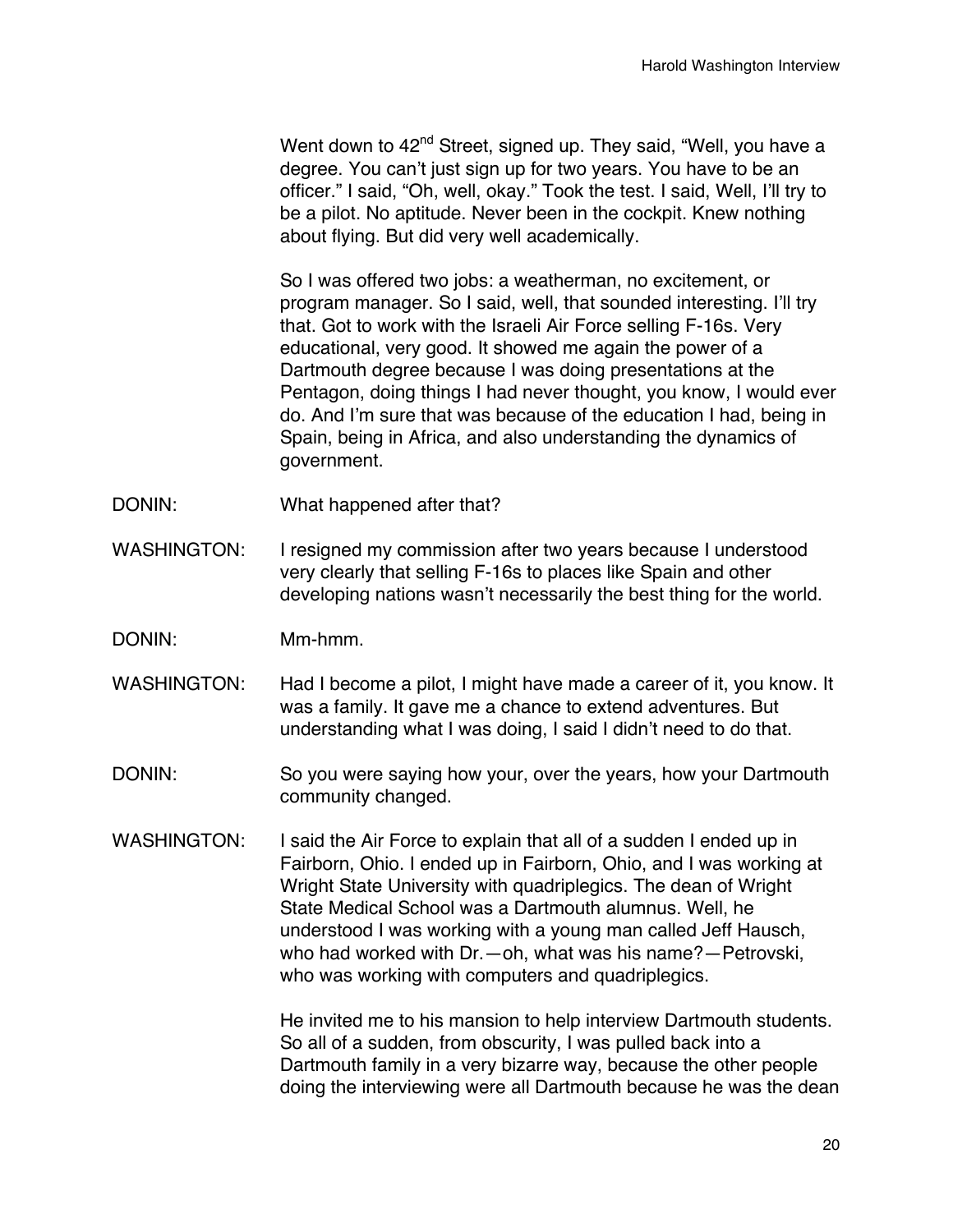of the med school. His group of students were Dartmouth. So I was pulled back into the family. I had forgotten about it in a sense because I never really depended on a family once I left New York. And started interviewing students. And that was like in 1987 *per se*. And have been doing that off and on since '87.

DONIN: Oh, so you're a—what do they call it? An alumni-

- WASHINGTON: Interviewer
- DONIN: Interviewer.
- WASHINGTON: Yes.
- DONIN: Oh, terrific. Yes.
- WASHINGTON: So, yes, I'm always telling people, go to college. And if you can't go to a Dartmouth, go somewhere and do everything you can do.
- DONIN: Mm-hmm.
- WASHINGTON: And if you go to Dartmouth, travel.
- DONIN: Oh, right.
- WASHINGTON: Don't just stay on campus.
- DONIN: Do you think Dartmouth's location impacted for you personally your experience at all? You know, being isolated the way you were up there in the mountains.
- WASHINGTON: Definitely. It was good. I mean canoeing. I wouldn't try to canoe on the East River. [Laughter] So that was good. Oh, I didn't mention I joined the figure-skating club. I worked with the McGeans who were Olympic champions.
- DONIN: Yes.
- WASHINGTON: And I would come to New York and go to Rockefeller Center. And I remember even getting applause because of the little edges I could hold. I couldn't jump, but I could hold an edge.
- DONIN: Yes.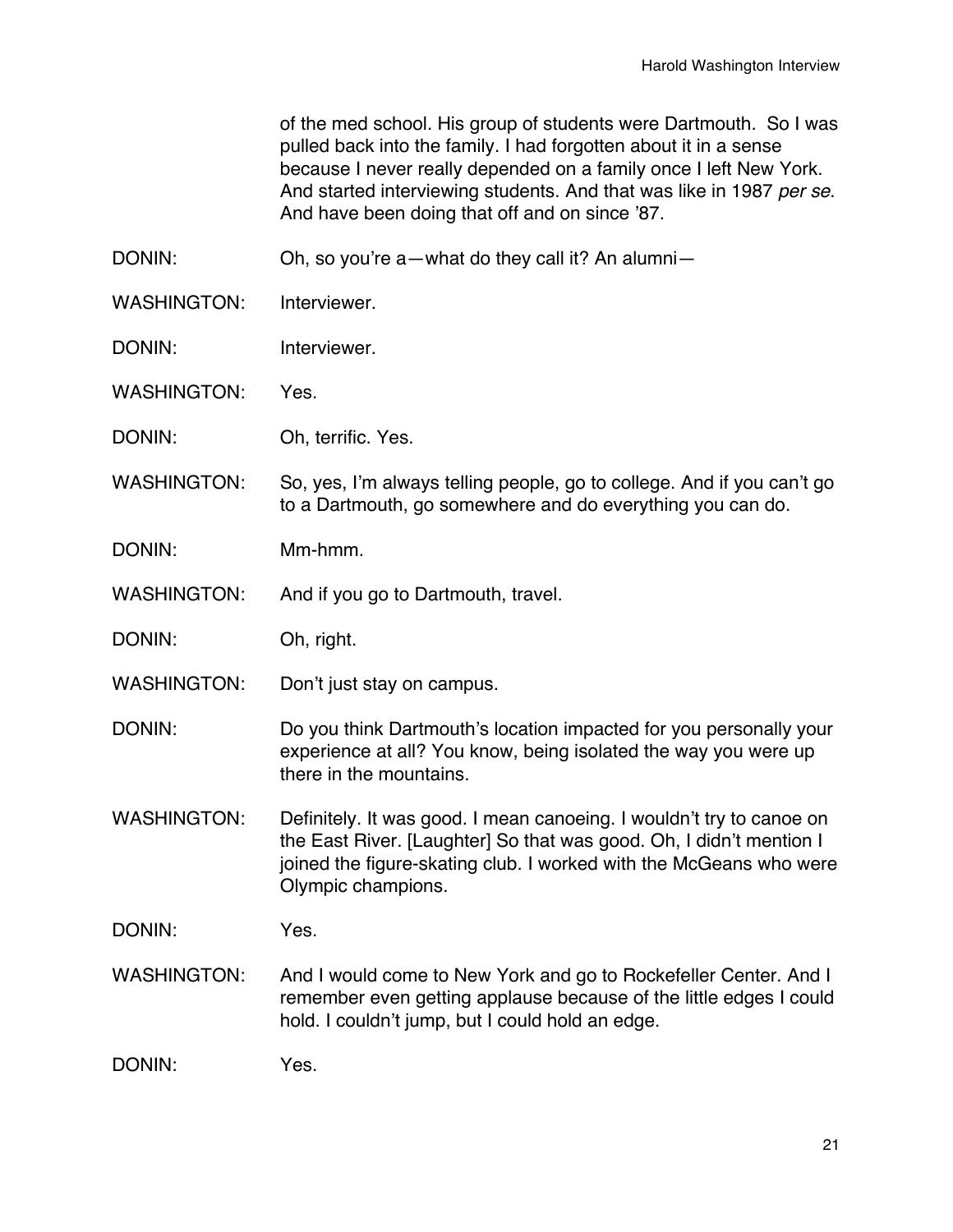- WASHINGTON: So those experiences were definitely Dartmouth.
- DONIN: Yes. So you learned to sort of be outdoorsy a little bit doing the canoing and the—
- WASHINGTON: Outdoorsy. I wasn't brave enough to do skiing, and I regret that. I should have done cross-country at least. But I remember going Saturdays in the mornings to Thayer Hall in freshman year, and you see guys who are all "Yeah! We're going out skiing!" And I remember seeing them at dinner with casts on their legs. [Laughter] So, you know, I said I wasn't going to do that.
- DONIN: I'm with you. So let's see here. Can you sum up for us how being immersed in this Dartmouth family, this Dartmouth community, changed you over those four years? Or for you more than four years because you were there at Tuck for about a year.
- WASHINGTON: It made me sensitive. It made me a global person. I became sensitive to the issues of the world. For me as a person of color, it made me a lot more knowledgeable about why people of color suffer the way they do in this country, which is important. It also prevented me from doing a lot of damage because I'd been put in positions where I could make decisions to expunge places of people of color if they don't fit to a certain standard. But because of my growing up in the South Bronx, while I see that it may not be up to the certain standard, I understand why. So then my solution to that would be different. And I'm happy that that's happened because I know there's a lot of damage I could have done to my career that I haven't done. And then I think that's very important.

DONIN: Mm-hmm.

WASHINGTON: And Dartmouth's education's been very important to me.

DONIN: Great. I think we're done unless there's anything else you wanted to say. I saw you brought notes, but you've covered everything?

WASHINGTON: We've talked about it all.

DONIN: Oh, perfect. Okay. Then I'm going to turn off the recording, Hal.

WASHINGTON: Okay. Thank you.

DONIN: Thank you.